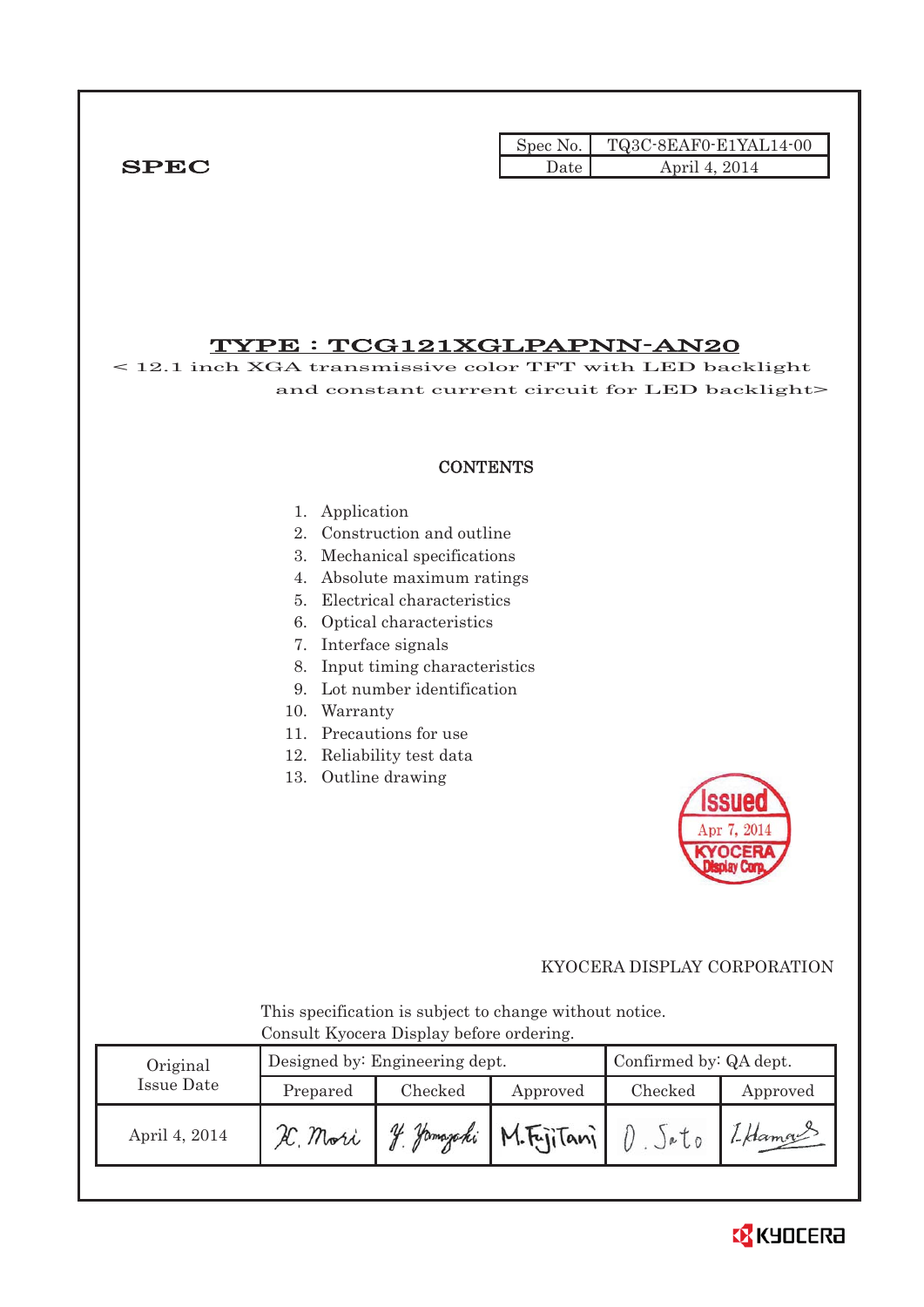| Spec No.              | Part No.            | Page |
|-----------------------|---------------------|------|
| TQ3C-8EAF0-E1YAL14-00 | TCG121XGLPAPNN-AN20 |      |

# Warning

- 1. This Kyocera LCD module has been specifically designed for use only in electronic devices and industrial machines in the area of audio control, office automation, industrial control, home appliances, etc. The module should not be used in applications where the highest level of safety and reliability are required and module failure or malfunction of such module results in physical harm or loss of life, as well as enormous damage or loss. Such fields of applications include, without limitation, medical, aerospace, communications infrastructure, atomic energy control. Kyocera expressly disclaims any and all liability resulting in any way to the use of the module in such applications.
- 2. Customer agrees to indemnify, defend and hold Kyocera harmless from and against any and all actions, claims, damages, liabilities, awards, costs, and expenses, including legal expenses, resulting from or arising out of Customer's use, or sale for use, or Kyocera modules in applications.

# Caution

1. Kyocera shall have the right, which Customer hereby acknowledges, to immediately scrap or destroy tooling for Kyocera modules for which no Purchase Orders have been received from the Customer in a two-year period.

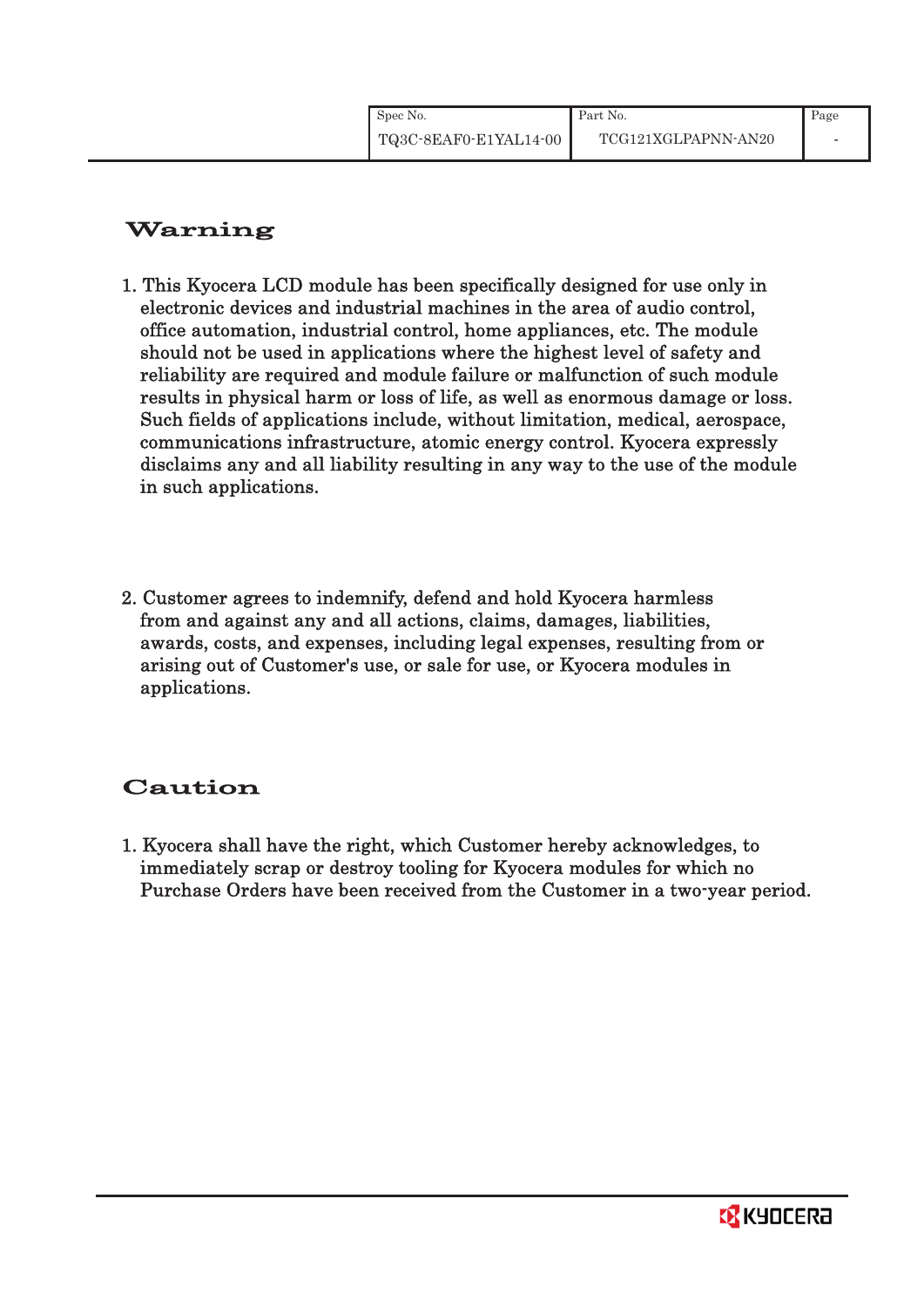| <b>B</b> KYOCERA |
|------------------|
|------------------|

|                  |             |            | ${\rm Spec}$ No.                                   |          | Part No.                             |                                      |          | Pag |                                 |  |  |  |
|------------------|-------------|------------|----------------------------------------------------|----------|--------------------------------------|--------------------------------------|----------|-----|---------------------------------|--|--|--|
|                  |             |            | ${\bf TQ3C\text{-}SEAF0\text{-}E1YAL14\text{-}00}$ |          |                                      | $\operatorname{TCG121XGLPAPNN-AN20}$ |          |     |                                 |  |  |  |
|                  |             |            | Revision record                                    |          |                                      |                                      |          |     |                                 |  |  |  |
|                  | $\rm{Date}$ |            | Confirmed by : QA dept.                            |          |                                      |                                      |          |     | Designed by : Engineering dept. |  |  |  |
|                  |             | Prepared   | ${\it Checked}$                                    | Approved |                                      | ${\it Checked}$                      | Approved |     |                                 |  |  |  |
|                  |             |            |                                                    |          |                                      |                                      |          |     |                                 |  |  |  |
| ${\rm Rev. No.}$ | Date        | $\rm Page$ |                                                    |          | $\label{eq:2} \textbf{Descriptions}$ |                                      |          |     |                                 |  |  |  |
|                  |             |            |                                                    |          |                                      |                                      |          |     |                                 |  |  |  |
|                  |             |            |                                                    |          |                                      |                                      |          |     |                                 |  |  |  |
|                  |             |            |                                                    |          |                                      |                                      |          |     |                                 |  |  |  |
|                  |             |            |                                                    |          |                                      |                                      |          |     |                                 |  |  |  |
|                  |             |            |                                                    |          |                                      |                                      |          |     |                                 |  |  |  |
|                  |             |            |                                                    |          |                                      |                                      |          |     |                                 |  |  |  |
|                  |             |            |                                                    |          |                                      |                                      |          |     |                                 |  |  |  |
|                  |             |            |                                                    |          |                                      |                                      |          |     |                                 |  |  |  |
|                  |             |            |                                                    |          |                                      |                                      |          |     |                                 |  |  |  |
|                  |             |            |                                                    |          |                                      |                                      |          |     |                                 |  |  |  |
|                  |             |            |                                                    |          |                                      |                                      |          |     |                                 |  |  |  |
|                  |             |            |                                                    |          |                                      |                                      |          |     |                                 |  |  |  |
|                  |             |            |                                                    |          |                                      |                                      |          |     |                                 |  |  |  |
|                  |             |            |                                                    |          |                                      |                                      |          |     |                                 |  |  |  |
|                  |             |            |                                                    |          |                                      |                                      |          |     |                                 |  |  |  |
|                  |             |            |                                                    |          |                                      |                                      |          |     |                                 |  |  |  |
|                  |             |            |                                                    |          |                                      |                                      |          |     |                                 |  |  |  |
|                  |             |            |                                                    |          |                                      |                                      |          |     |                                 |  |  |  |
|                  |             |            |                                                    |          |                                      |                                      |          |     |                                 |  |  |  |
|                  |             |            |                                                    |          |                                      |                                      |          |     |                                 |  |  |  |
|                  |             |            |                                                    |          |                                      |                                      |          |     |                                 |  |  |  |
|                  |             |            |                                                    |          |                                      |                                      |          |     |                                 |  |  |  |
|                  |             |            |                                                    |          |                                      |                                      |          |     |                                 |  |  |  |
|                  |             |            |                                                    |          |                                      |                                      |          |     |                                 |  |  |  |
|                  |             |            |                                                    |          |                                      |                                      |          |     |                                 |  |  |  |
|                  |             |            |                                                    |          |                                      |                                      |          |     |                                 |  |  |  |
|                  |             |            |                                                    |          |                                      |                                      |          |     |                                 |  |  |  |
|                  |             |            |                                                    |          |                                      |                                      |          |     |                                 |  |  |  |
|                  |             |            |                                                    |          |                                      |                                      |          |     |                                 |  |  |  |
|                  |             |            |                                                    |          |                                      |                                      |          |     |                                 |  |  |  |
|                  |             |            |                                                    |          |                                      |                                      |          |     |                                 |  |  |  |
|                  |             |            |                                                    |          |                                      |                                      |          |     |                                 |  |  |  |
|                  |             |            |                                                    |          |                                      |                                      |          |     |                                 |  |  |  |
|                  |             |            |                                                    |          |                                      |                                      |          |     |                                 |  |  |  |
|                  |             |            |                                                    |          |                                      |                                      |          |     |                                 |  |  |  |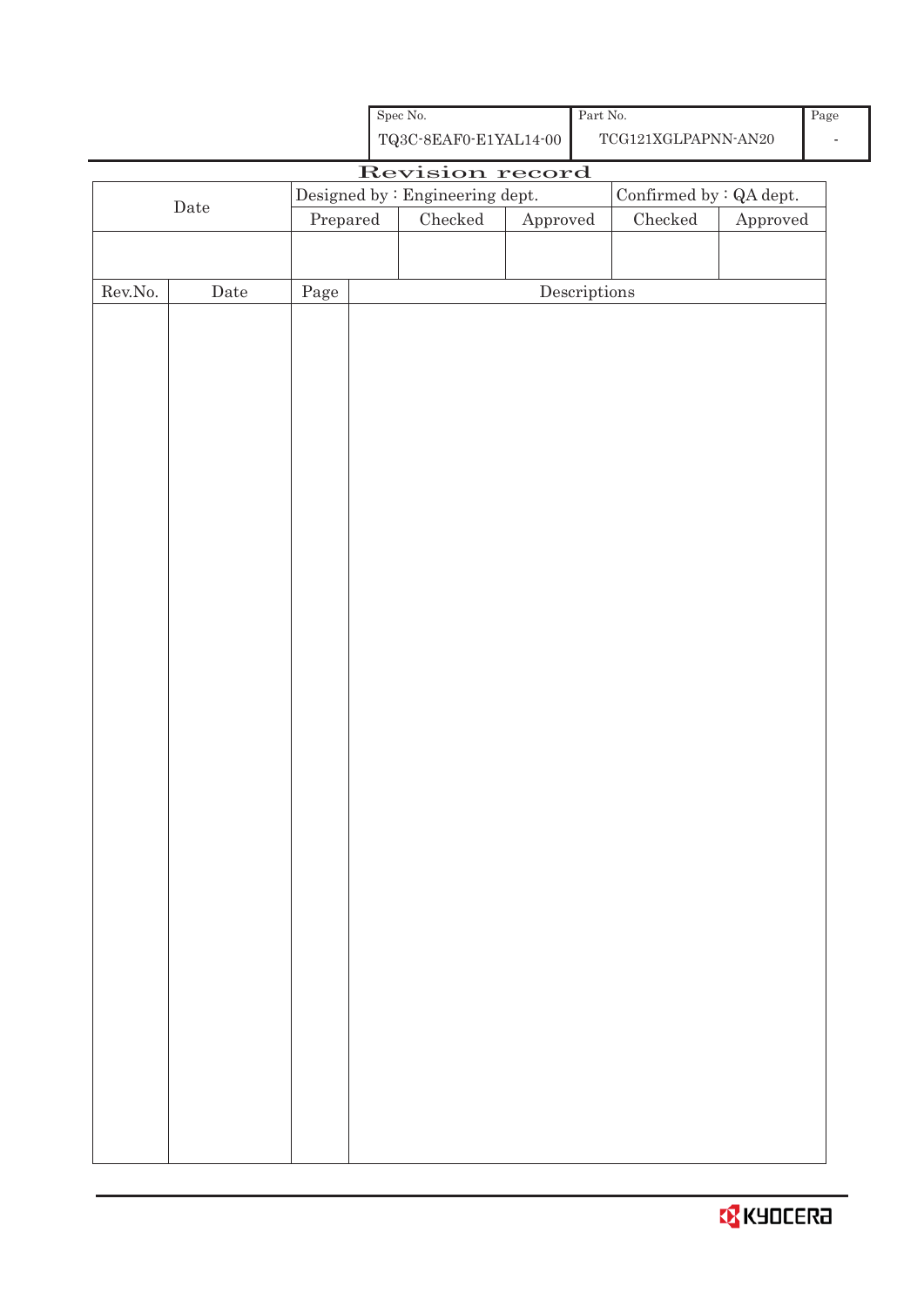| Spec No.              | Part No.            | Page |
|-----------------------|---------------------|------|
| TQ3C-8EAF0-E1YAL14-00 | TCG121XGLPAPNN-AN20 |      |

# 1. Application

This document defines the specification of TCG121XGLPAPNN-AN20. (RoHS Compliant)

### 2. Construction and outline

| LCD.               | : Transmissive color dot matrix type TFT                   |
|--------------------|------------------------------------------------------------|
| Backlight system   | : LED                                                      |
| Polarizer          | : Anti-Glare treatment                                     |
| Interface          | : LVDS                                                     |
| Additional circuit | : Timing controller, Power supply $(3.3V)$ input)          |
|                    | With constant current circuit for LED Backlight(12V input) |

## 3. Mechanical specifications

| <b>Item</b>                        | Specification                                       | Unit |
|------------------------------------|-----------------------------------------------------|------|
| Outline dimensions<br><sup>1</sup> | $260.5(W)\times(203.4)(H)\times10.3(D)$             | mm   |
| Active area                        | 245.76(W)×184.32(H)<br>(30.8cm/12.1~inch(Diagonal)) | mm   |
| Dot format                         | $1,024 \times (B,G,R)(W) \times 768(H)$             | dot  |
| Dot pitch                          | $0.08(W)\times0.24(H)$                              | mm   |
| 2)<br>Base color                   | Normally Black                                      |      |
| <b>Mass</b>                        | (670)                                               | g    |

1) Projection not included. Please refer to outline for details.

2) Due to the characteristics of the LCD material, the color varies with environmental temperature.

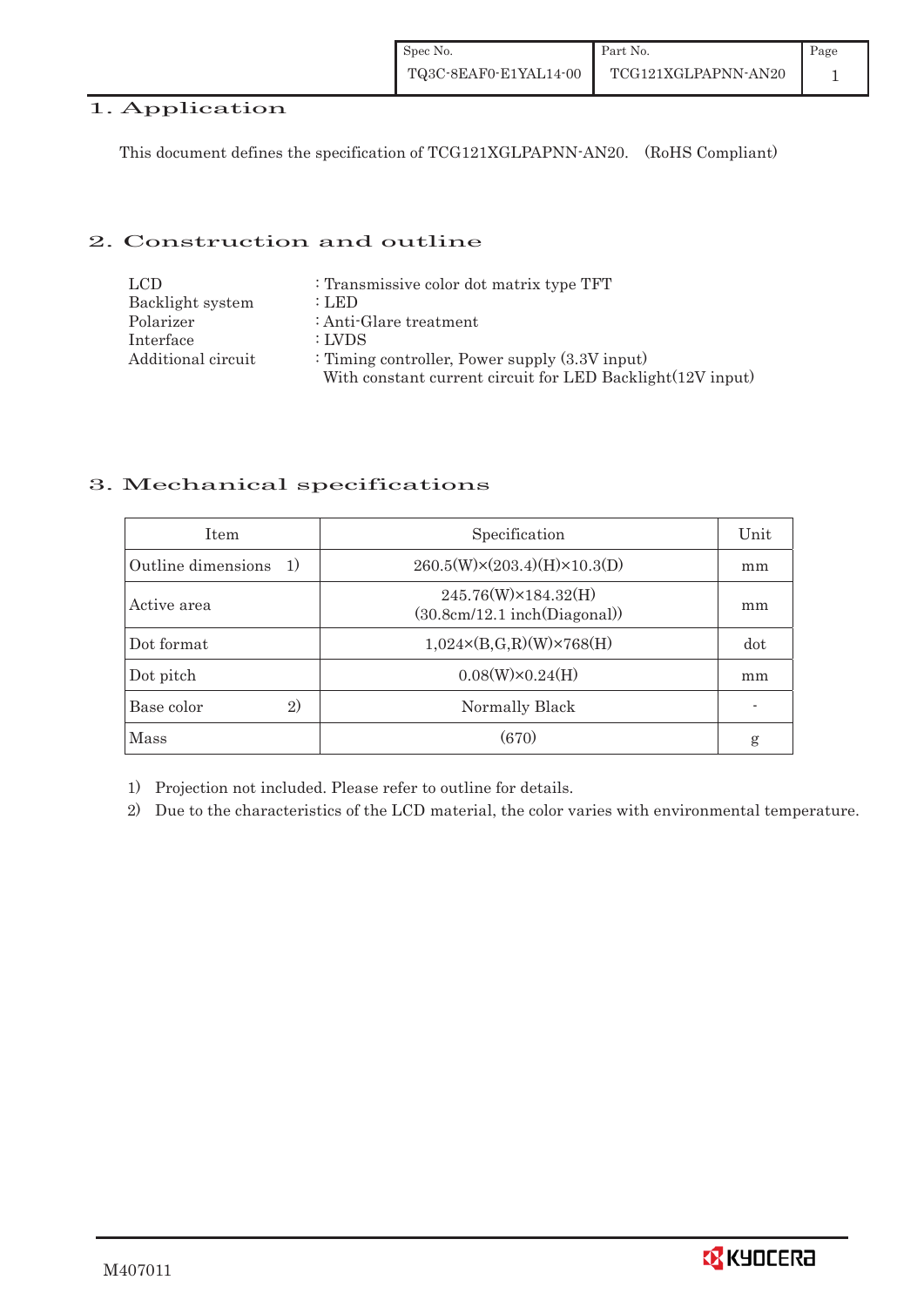### 4. Absolute maximum ratings

| Item                     |                                 | Symbol       | Min.   | Max.          | Unit |
|--------------------------|---------------------------------|--------------|--------|---------------|------|
| Supply voltage $(+3.3V)$ |                                 | $V_{DD}$     | $-0.3$ | 3.95          |      |
| Supply voltage $(+12V)$  |                                 | $V_{IN}$     | $-0.3$ | 14.0          |      |
|                          | $(i=0,1,2,3)$<br>RxINi+, RxINi- | $V_{I1}$     | $-0.3$ | $V_{DD}+0.3$  |      |
| Input signal             | CK IN+, CK IN-                  | $\rm V_{I2}$ | $-0.3$ | $V_{DD}$ +0.3 |      |
| Voltage<br>1)            | MODE, SC                        | $\rm V_{I3}$ | $-0.3$ | $V_{DD}+0.3$  |      |
|                          | BLBRT, BLEN                     | $\rm V_{I4}$ | $-0.3$ | $V_{IN}$      |      |

#### 4-1.Electrical absolute maximum ratings

1) V<sub>DD</sub> must be supplied correctly within the range described in  $5$ -1.

#### 4-2. Environmental absolute maximum ratings

| <b>Item</b>                       |    | Symbol                   | Min.  | Max. | Unit                     |
|-----------------------------------|----|--------------------------|-------|------|--------------------------|
| Operating temperature(Ambient) 1) |    | Top(Ambient)             | $-30$ | 80   | $\rm ^{\circ}C$          |
| Operating temperature (Panel)     | 2) | $T_{OP}(Panel)$          | $-30$ | 80   |                          |
| Storage temperature               | 3) | <b>T</b> <sub>STO</sub>  | $-30$ | 80   | $\circ$ C                |
| Operating humidity                | 4) | Hop                      | 10    | 5)   | %RH                      |
| Storage humidity                  | 4) | $_{\mathrm{HSTO}}$       | 10    | 5)   | %RH                      |
| Vibration                         |    | $\overline{\phantom{0}}$ | 6)    | 6)   | $\overline{\phantom{0}}$ |
| Shock                             |    | $\overline{\phantom{0}}$ | 7)    | 7)   | $\overline{\phantom{0}}$ |

- 1) Operating temperature means a temperature which operation shall be guaranteed. Since display performance is evaluated at 25°C, another temperature range should be confirmed.
- 2) Panel surface temperature (all the surface)
- 3) Temp. =  $-30^{\circ}$ C $<$ 48h, Temp. =  $80^{\circ}$ C $<$ 168h Store LCD at normal temperature/humidity. Keep them free from vibration and shock. An LCD that is kept at a low or a high temperature for a long time can be defective due to other conditions, even if the low or high temperature satisfies the standard. (Please refer to "Precautions for Use" for details.
- 4) Non-condensing
- 5) Temp.  $\leq 40^{\circ}$ C, 85%RH Max.

Temp.  $>40^{\circ}$ C. Absolute humidity shall be less than 85%RH at 40 $^{\circ}$ C.

6)

| Frequency       | $10\sim 55$ Hz | Acceleration value         |
|-----------------|----------------|----------------------------|
| Vibration width | $0.15$ m m     | $(0.3{\sim}9~{\rm m/s^2})$ |
| Interval        | $10-55-10$ Hz  | 1 minutes                  |

 2 hours in each direction X, Y, Z (6 hours total) EIAJ ED-2531

7) Acceleration: 490 m/s2, Pulse width: 11 ms 3 times in each direction:  $\pm X$ ,  $\pm Y$ ,  $\pm Z$ EIAJ ED-2531

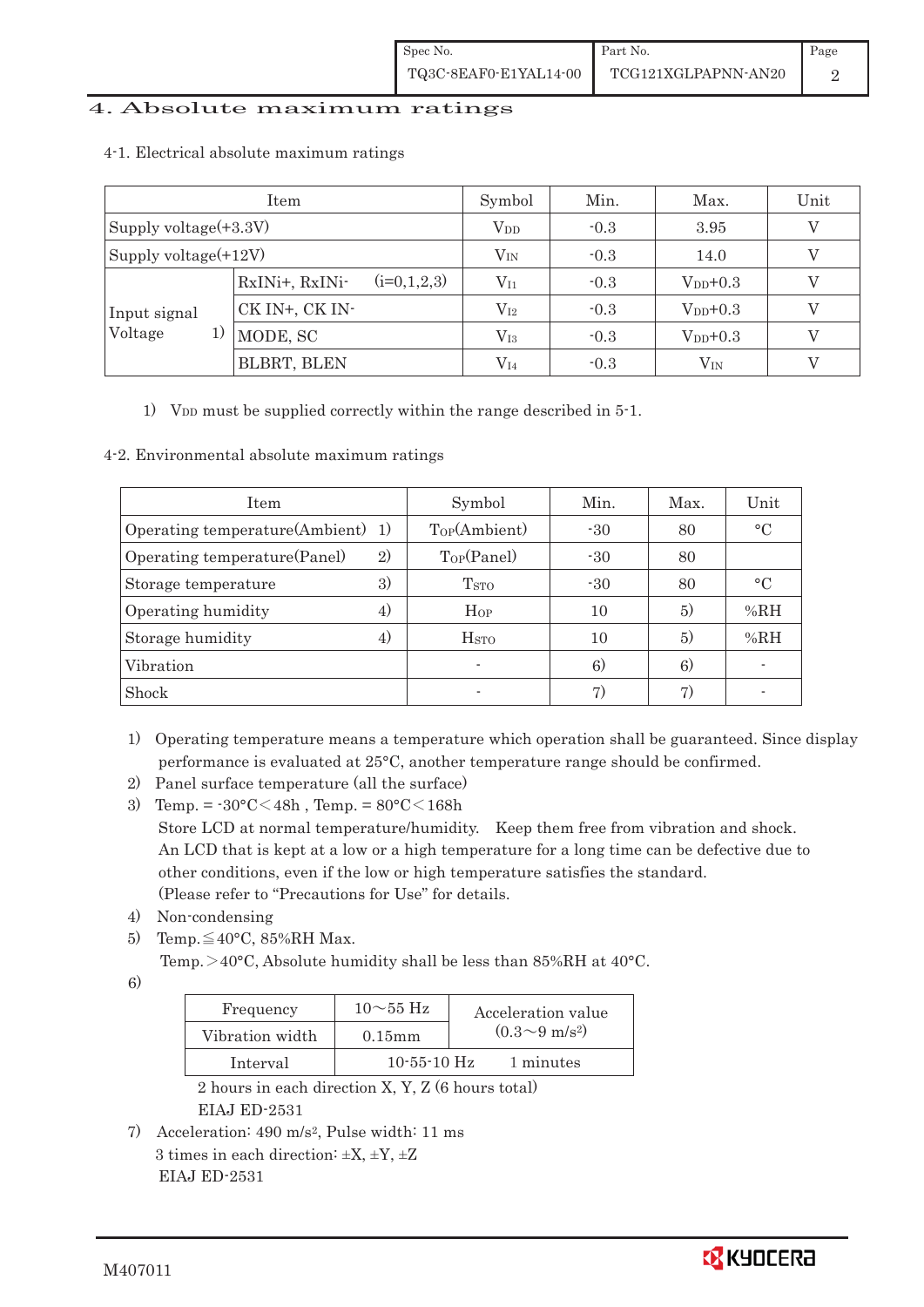| Spec No.              | Part No.            | Page |
|-----------------------|---------------------|------|
| TQ3C-8EAF0-E1YAL14-00 | TCG121XGLPAPNN-AN20 |      |

# 5. Electrical characteristics

### 5-1. LCD

|                                     |         |                 |                          |                          |                          |                          | Temp. = $-30 \sim 80$ °C |
|-------------------------------------|---------|-----------------|--------------------------|--------------------------|--------------------------|--------------------------|--------------------------|
| Item                                |         | Symbol          | Condition                | Min.                     | Typ.                     | Max.                     | Unit                     |
| Supply voltage                      | 1)      | $V_{DD}$        | $\overline{\phantom{a}}$ | 3.0                      | 3.3                      | $3.6\,$                  | $\rm V$                  |
| Current consumption                 |         | I <sub>DD</sub> | 2)                       |                          | 300                      | 390                      | mA                       |
| Permissive input ripple voltage     |         | $V_{RP}$        | $VDD=3.3V$               | $\blacksquare$           | $\overline{\phantom{a}}$ | 100                      | $mVp-p$                  |
|                                     |         | $V_{IL}$        | "Low" level              | $\boldsymbol{0}$         | $\overline{\phantom{a}}$ | $0.3{\rm V_{DD}}$        | $\mathbf{V}$             |
| Input signal voltage                | 3)      | V <sub>IH</sub> | "High" level             | 0.7V <sub>DD</sub>       | $\overline{\phantom{a}}$ | $V_{DD}$                 | $\rm V$                  |
|                                     |         | $I_{OL}$        | $V_{I3}=0V$              | $-10$                    | $\overline{\phantom{a}}$ | 10                       | $\mu$ A                  |
| Input leak current                  |         | $I_{OH}$        | $V_{I3} = 3.3V$          | $\overline{\phantom{a}}$ | $\overline{\phantom{a}}$ | 400                      | $\mu$ A                  |
| LVDS Input voltage                  | 4)      | $V_{L}$         |                          | $\Omega$                 | $\overline{\phantom{a}}$ | 1.9                      | $\rm V$                  |
| Differential input voltage          |         | $V_{ID}$        | $\overline{\phantom{a}}$ | 200                      | $\overline{\phantom{a}}$ | 600                      | mV                       |
| Differential input                  | 4) 5)   | $V_{TL}$        | "Low" level              | $V_{CM}$ -100            | $\overline{\phantom{a}}$ | $\frac{1}{2}$            | mV                       |
| threshold voltage                   |         | V <sub>TH</sub> | "High" level             | $\overline{\phantom{a}}$ | $\overline{\phantom{a}}$ | $V_{CM}$ +100            | mV                       |
| Terminator                          |         | $R_1$           |                          | $\overline{\phantom{a}}$ | 100                      | $\overline{\phantom{a}}$ | Ω                        |
|                                     |         | t1              | $\overline{\phantom{a}}$ | 0.1                      | $\overline{\phantom{a}}$ | 20                       | ms                       |
| V <sub>DD</sub> -turn-on conditions |         | t2              | $\overline{\phantom{a}}$ | 10                       | $\overline{\phantom{a}}$ | $\overline{\phantom{a}}$ | ms                       |
|                                     |         | t3              | $\overline{a}$           | $\Omega$                 | $\blacksquare$           | $\overline{\phantom{a}}$ | ms                       |
|                                     | $1)$ 6) | t4              | $\overline{\phantom{a}}$ | $\overline{2}$           | $\overline{\phantom{a}}$ | $\overline{\phantom{a}}$ | S                        |
|                                     |         | t5              | $\overline{\phantom{a}}$ | 200                      | $\overline{\phantom{a}}$ | $\overline{\phantom{a}}$ | ms                       |
|                                     |         | t6              | $\overline{\phantom{a}}$ | 200                      | $\overline{a}$           | $\overline{a}$           | ms                       |

## 1) V<sub>DD</sub>-turn-on conditions

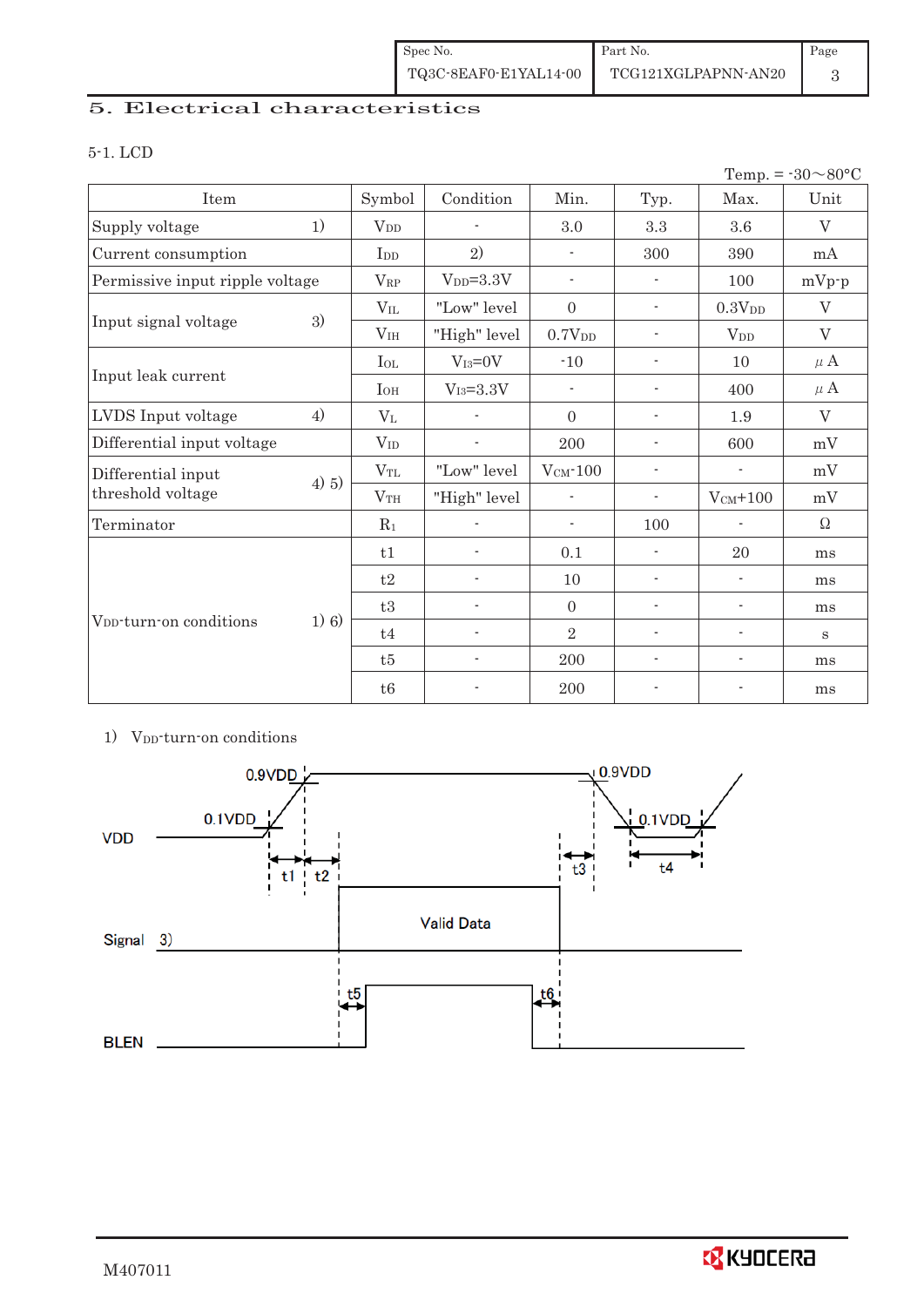2) Display pattern:

| $V_{DD} = 3.3V$ , Temp. = $25^{\circ}$ C |                                                     |  |  |  |  |  |  |  |
|------------------------------------------|-----------------------------------------------------|--|--|--|--|--|--|--|
|                                          | $\cdots$ $\cdots$ $_{307030713072}(dot)$<br>123 456 |  |  |  |  |  |  |  |
| 1                                        |                                                     |  |  |  |  |  |  |  |
| $\overline{2}$                           |                                                     |  |  |  |  |  |  |  |
| 3                                        |                                                     |  |  |  |  |  |  |  |
| $\mathbb{Z}^{\mathbb{Z}}$                |                                                     |  |  |  |  |  |  |  |
| ÷                                        |                                                     |  |  |  |  |  |  |  |
| ÷                                        |                                                     |  |  |  |  |  |  |  |
| 767                                      |                                                     |  |  |  |  |  |  |  |
| 768                                      |                                                     |  |  |  |  |  |  |  |
| (dot)                                    |                                                     |  |  |  |  |  |  |  |

- 3) Input signal : MODE, SC
- 4) Input signal : RxIN3+, RxIN3-, RxIN2+, RxIN2-, RxIN1+, RxIN1-, RxIN0+, RxIN0- CK IN+, CK IN-



5) V $_{CM}$ : LVDS Common mode voltage (V $_{CM}$ =1.25V)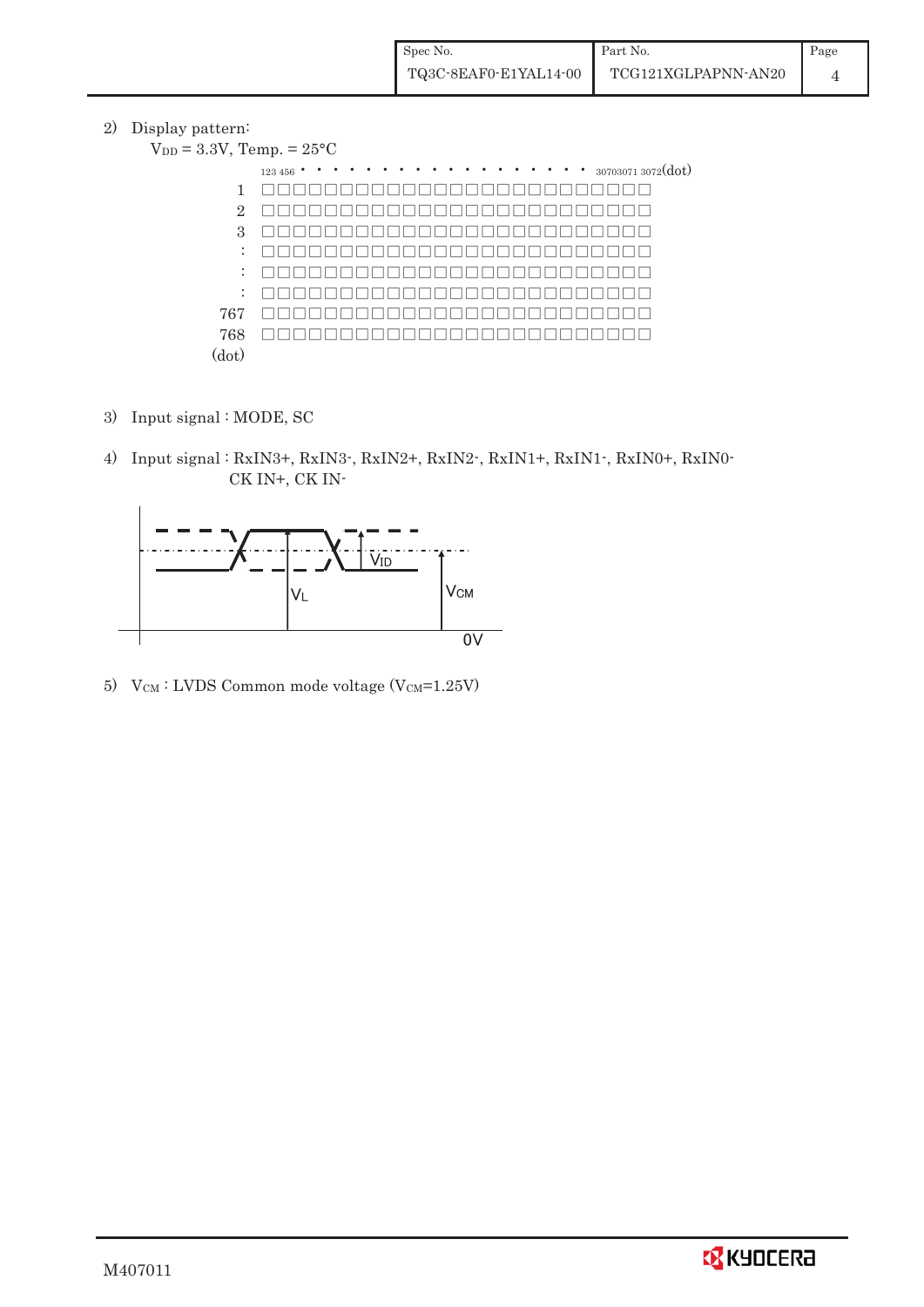| Spec No.              | Part No.            | Page |
|-----------------------|---------------------|------|
| TQ3C-8EAF0-E1YAL14-00 | TCG121XGLPAPNN-AN20 |      |

5-2. Constant current circuit for LED Backlight

|                                  |                    |                               |                          |                | Temp. = $-30 \sim 80$ °C |               |
|----------------------------------|--------------------|-------------------------------|--------------------------|----------------|--------------------------|---------------|
| Item                             | Symbol             | Condition                     | Min.                     | Typ.           | Max.                     | Unit          |
| 1)<br>Supply voltage             | $V_{IN}$           |                               | 10.8                     | 12.0           | 13.2                     | V             |
| Current consumption              | $I_{IN}$           | 2)                            |                          | 480            | 560                      | mA            |
| Permissive input ripple voltage  | $\rm V_{RP\_BL}$   | $V_{IN} = 12.0V$              | $\overline{\phantom{a}}$ |                | 100                      | $mVp-p$       |
|                                  | VIL BLBRT          | "Low" level                   | $\Omega$                 |                | 0.8                      | $\rm V$       |
| BLBRT Input signal voltage       | VIH_BLBRT          | "High" level                  | 2.3                      |                | $V_{\rm IN}$             | V             |
| BLBRT Input pull-down resistance | RIN_BLBRT          |                               | 100                      | 300            | 500                      | $k\Omega$     |
|                                  | $V_{\rm IL\_BLEN}$ | "Low" level                   | $\Omega$                 |                | 0.8                      | V             |
| <b>BLEN</b> Input signal voltage | $VIH_BLEN$         | "High" level                  | 2.3                      |                | $V_{IN}$                 | $\rm V$       |
| BLEN Input pull-down resistance  | RIN_BLEN           |                               | 100                      | 300            | 500                      | $k\Omega$     |
| 3)<br><b>PWM</b> Frequency       | f <sub>PWM</sub>   |                               | 200                      |                | 10k                      | Hz            |
|                                  |                    | $f_{\text{PWM}}=200\text{Hz}$ | 1                        |                | 100                      | $\frac{0}{0}$ |
| 3)<br>PWM Duty ratio             | $D_{\rm PWM}$      | $f_{\rm PWM} = 2kHz$          | 10                       |                | 100                      | $\%$          |
|                                  |                    | $f_{\text{PWM}} = 10kHz$      | 50                       | $\blacksquare$ | 100                      | $\%$          |
| (4), 5)<br>Operating life time   | $\mathbf{T}$       | Temp.= $25^{\circ}$ C         | $\overline{\phantom{a}}$ | 50,000         |                          | $\mathbf h$   |

1) VIN-turn-on conditions



2)  $V_{IN} = 12V$ , Temp. =  $25^{\circ}C$ , D<sub>PWM</sub> =  $100\%$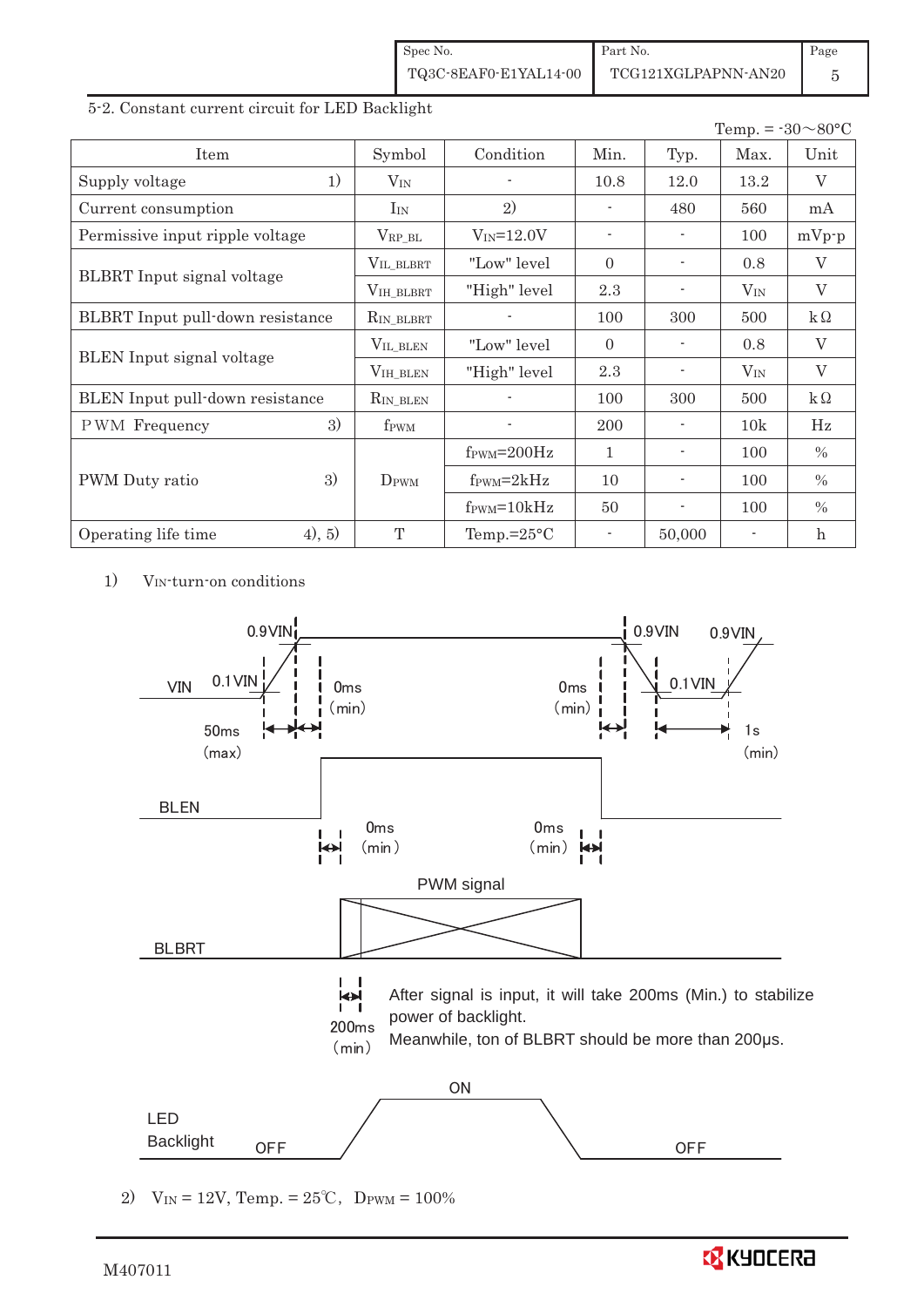3) PWM Timing Diagram



ton, to<br>FF  $\geq 50 \mu$  s. In case of lower frequency, the deterioration of the display quality, flicker etc., may occur.

- 4) When brightness decrease 50% of minimum brightness. The average life of a LED will decrease when the LCD is operating at higher temperatures.
- 5) Life time is estimated data.(Condition : IF=60mA, Ta=25°C in chamber).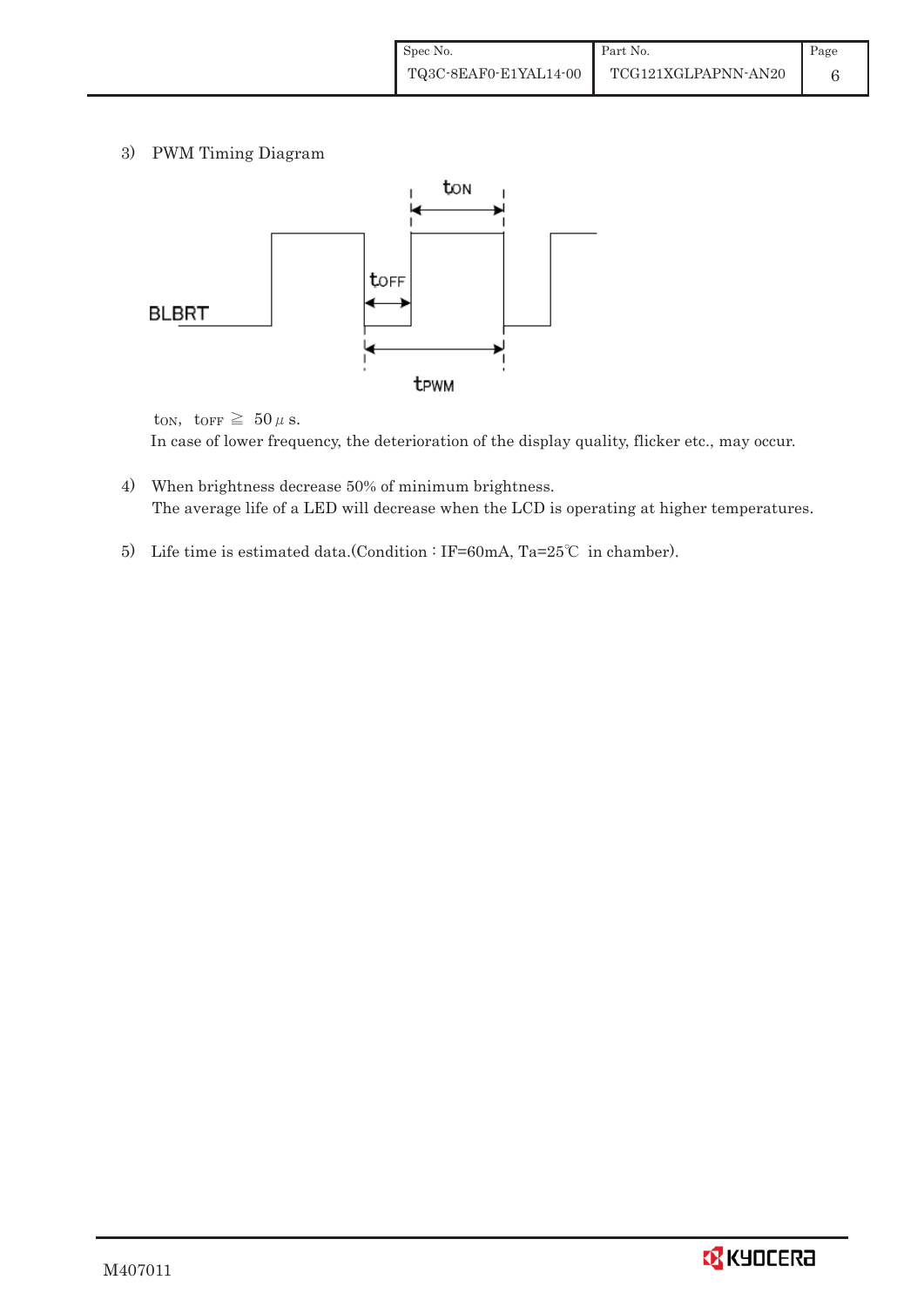| Spec No.              | Part No.            | Page |
|-----------------------|---------------------|------|
| TQ3C-8EAF0-E1YAL14-00 | TCG121XGLPAPNN-AN20 |      |

# 6. Optical characteristics

Measuring spot =  $\phi$  6.0mm, Temp. = 25°C

| Item                |       | Symbol         | Condition                   | Min.                     | Typ.  | Max.                     | Unit                     |
|---------------------|-------|----------------|-----------------------------|--------------------------|-------|--------------------------|--------------------------|
|                     | Rise  | $\tau_r$       | $\theta = \phi = 0^{\circ}$ | $\overline{\phantom{a}}$ | 18    | $\overline{\phantom{a}}$ | ms                       |
| Response time       | Down  | T d            | $\theta = \phi = 0^{\circ}$ | $\overline{a}$           | 12    |                          | ms                       |
|                     |       | $\theta$ upper |                             | $\overline{\phantom{a}}$ | 85    | $\overline{\phantom{a}}$ |                          |
| Viewing angle range |       | $\theta$ LOWER | $CR \ge 10$                 | $\overline{\phantom{a}}$ | 85    |                          | deg.                     |
| View direction      |       | $\phi$ LEFT    |                             | $\overline{\phantom{a}}$ | 85    | $\overline{\phantom{a}}$ |                          |
|                     |       | $\phi$ RIGHT   |                             | $\overline{\phantom{a}}$ | 85    | $\overline{\phantom{0}}$ | deg.                     |
| Contrast ratio      |       | $\rm CR$       | $\theta = \phi = 0^{\circ}$ | 525                      | 750   |                          | $\overline{\phantom{a}}$ |
| <b>Brightness</b>   |       | $\mathbf{L}$   | IF=60mA/Line                | $\,280$                  | 400   |                          | cd/m <sup>2</sup>        |
|                     | Red   | $\mathbf X$    | $\theta = \phi = 0^{\circ}$ | 0.540                    | 0.590 | 0.640                    |                          |
|                     |       | y              |                             | 0.305                    | 0.355 | 0.405                    |                          |
|                     | Green | $\mathbf X$    | $\theta = \phi = 0^{\circ}$ | 0.275                    | 0.325 | 0.375                    |                          |
| Chromaticity        |       | У              |                             | 0.535                    | 0.585 | 0.635                    |                          |
| coordinates         |       | $\mathbf X$    |                             | 0.105                    | 0.155 | 0.205                    |                          |
|                     | Blue  | У              | $\theta = \phi = 0^{\circ}$ | 0.075                    | 0.125 | 0.175                    |                          |
|                     |       | $\mathbf X$    | $\theta = \phi = 0^{\circ}$ | 0.250                    | 0.300 | 0.350                    |                          |
|                     | White | $\mathbf y$    |                             | 0.280                    | 0.330 | 0.380                    |                          |

6-1. Definition of contrast ratio

 $CR(Contrast ratio) =$  Brightness with all pixels "White" Brightness with all pixels "Black"

# 6-2. Definition of response time



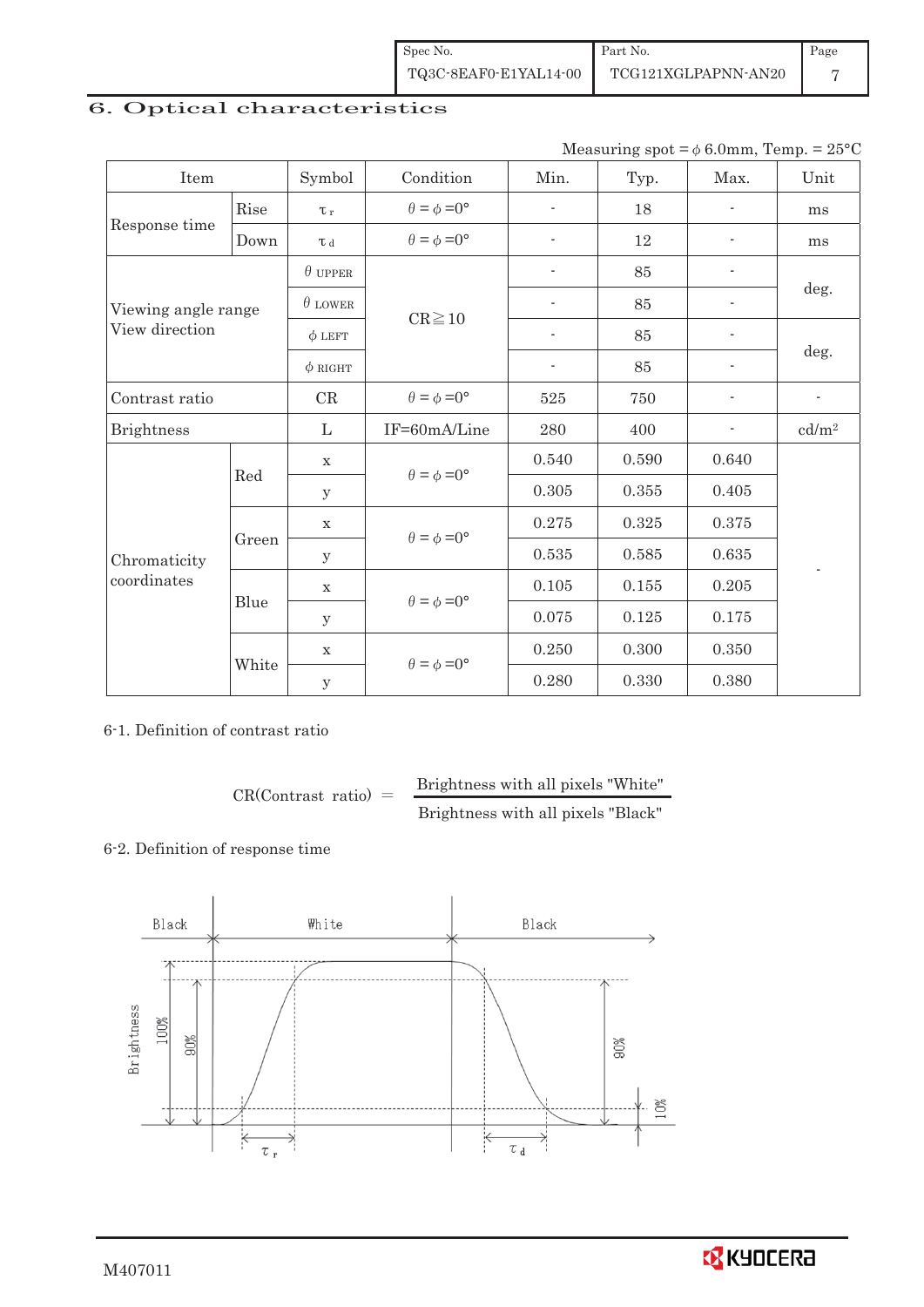| Spec No.              | Part No.            | Page |
|-----------------------|---------------------|------|
| TQ3C-8EAF0-E1YAL14-00 | TCG121XGLPAPNN-AN20 |      |

6-3. Definition of viewing angle



6-4. Brightness measuring points



- 1) Rating is defined as the white brightness at center of display screen(3).
- 2) 5 minutes after LED is turned on. (Ambient Temp.= $25^{\circ}$ C)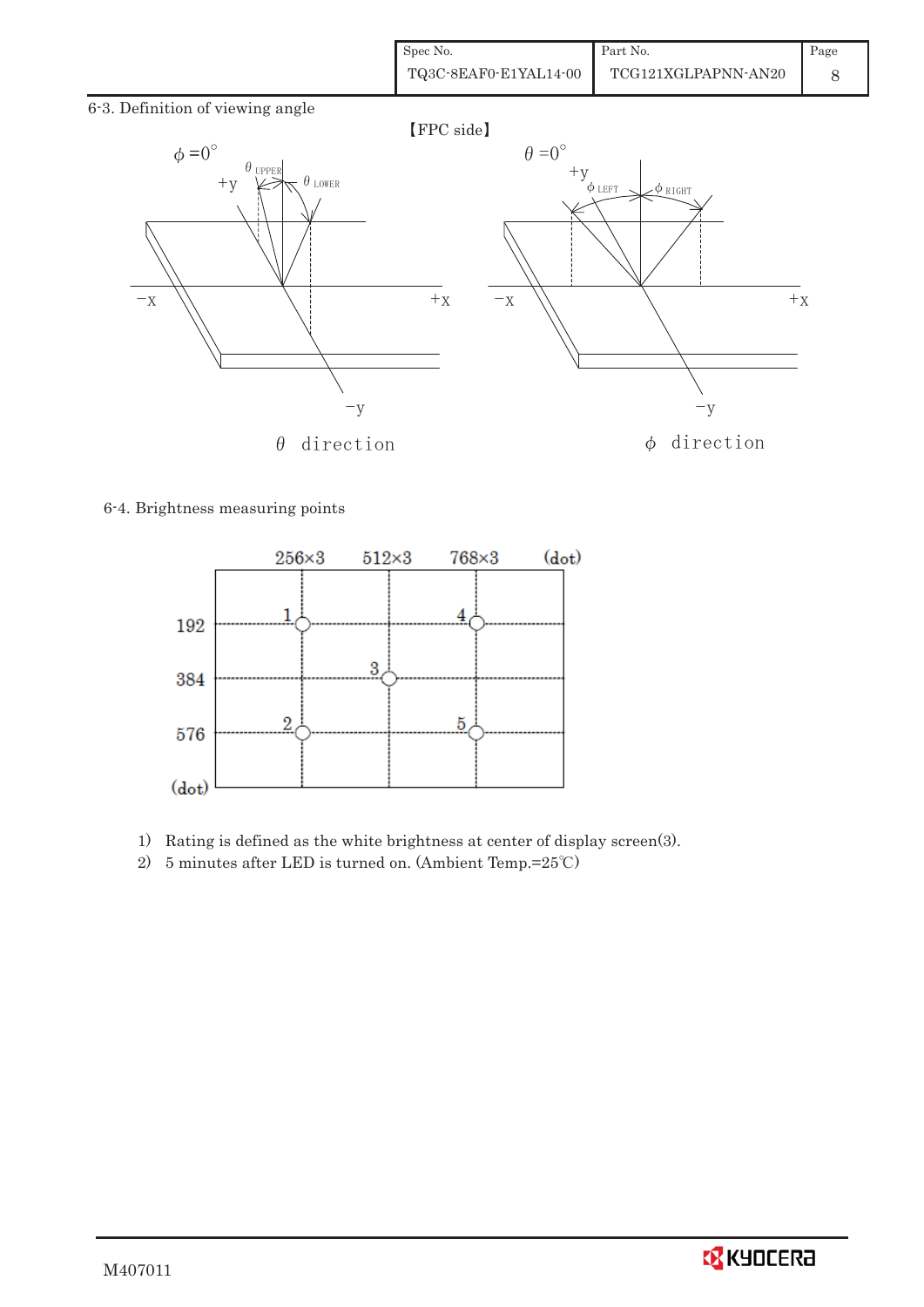# 7. Interface signals

### 7-1. Interface signals

| No.            | Symbol                 | Description                                             | <b>Note</b> |
|----------------|------------------------|---------------------------------------------------------|-------------|
| 1              | <b>V</b> <sub>DD</sub> | +3.3V power supply                                      |             |
| $\overline{2}$ | <b>V</b> <sub>DD</sub> | +3.3V power supply                                      |             |
| 3              | <b>GND</b>             | <b>GND</b>                                              |             |
| $\overline{4}$ | <b>GND</b>             | <b>GND</b>                                              |             |
| $\overline{5}$ | RxIN0-                 | LVDS receiver signal $CHO(·)$                           | <b>LVDS</b> |
| 6              | $RxIN0+$               | LVDS receiver signal $CHO(+)$                           | <b>LVDS</b> |
| 7              | <b>GND</b>             | <b>GND</b>                                              |             |
| 8              | RxIN1-                 | LVDS receiver signal CH1(-)                             | <b>LVDS</b> |
| 9              | $RxIN1+$               | LVDS receiver signal $CH1(+)$                           | <b>LVDS</b> |
| 10             | <b>GND</b>             | <b>GND</b>                                              |             |
| 11             | RxIN2-                 | LVDS receiver signal $CH2(\cdot)$                       | <b>LVDS</b> |
| 12             | $RxIN2+$               | LVDS receiver signal $CH2(+)$                           | <b>LVDS</b> |
| 13             | <b>GND</b>             | <b>GND</b>                                              |             |
| 14             | CK IN1-                | LVDS receiver signal $CK($ $)$                          | <b>LVDS</b> |
| 15             | CK IN1+                | LVDS receiver signal $CK(+)$                            | <b>LVDS</b> |
| 16             | <b>GND</b>             | <b>GND</b>                                              |             |
| 17             | RxIN3-                 | LVDS receiver signal $CH3(\cdot)$                       | <b>LVDS</b> |
| 18             | $RxIN3+$               | LVDS receiver signal $CH3(+)$                           | <b>LVDS</b> |
| 19             | <b>MODE</b>            | Bit data select signal(GND: 6bit mode, High: 8bit mode) |             |
| 20             | <b>SC</b>              | Scan direction control(GND: Normal, High: Reverse)      | 1)          |

| LCD connector      | $20186 - 020E - 11F$ | $(I-PEX)$ |
|--------------------|----------------------|-----------|
| Matching connector | $: 20197 - 020U - F$ | $(I-PEX)$ |
|                    | 20197-T20U-F         | $(I-PEX)$ |

| LVDS receiver             | Embedded in ASIC                              |
|---------------------------|-----------------------------------------------|
| Matching LVDS transmitter | THC63LVDM83R(THine Electronics) or compatible |

1) Scanning



 $\mathrm{SC}:\mathrm{GND}\qquad \qquad \mathrm{SC}:\mathrm{High}$ 

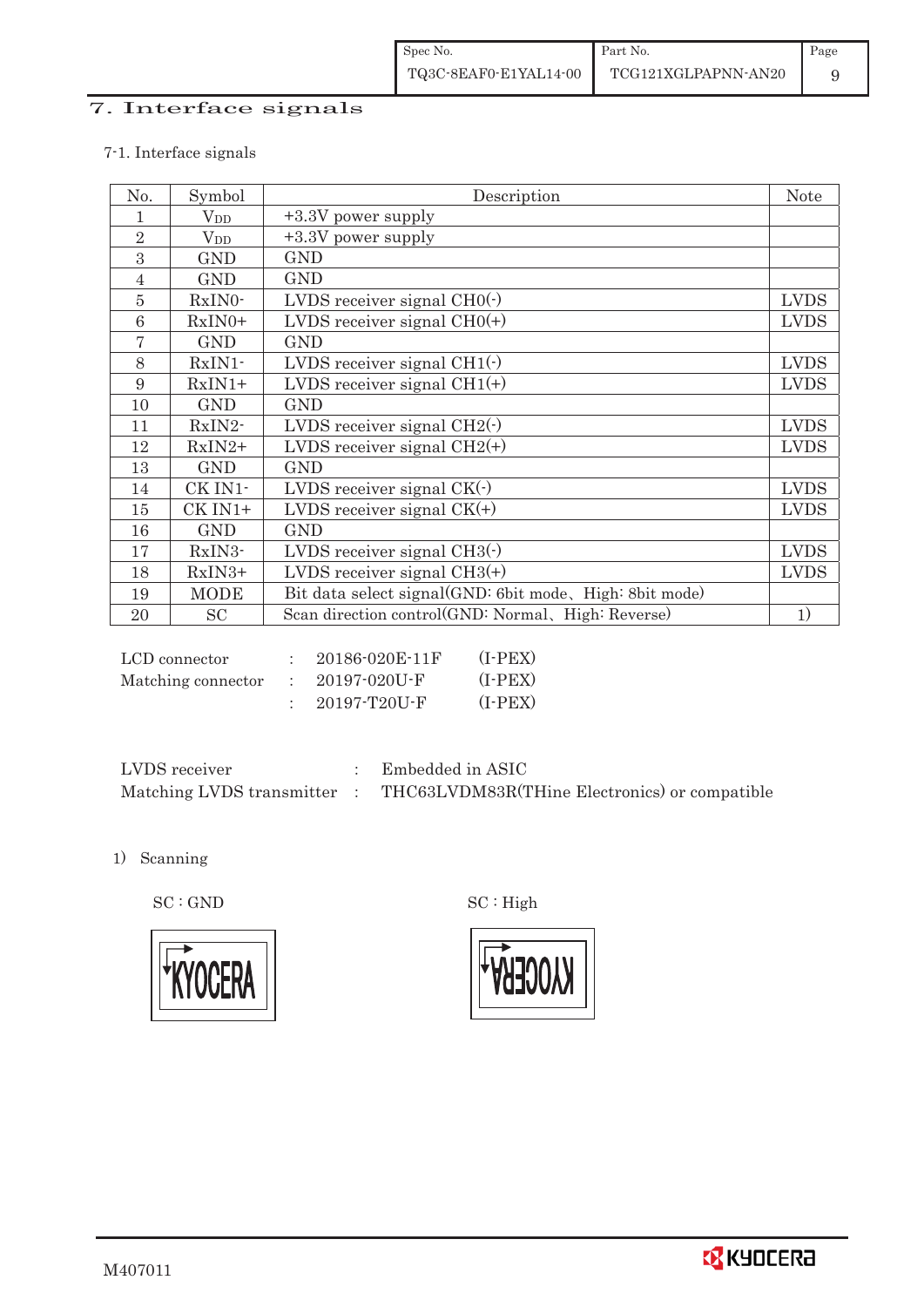| Spec No.              | Part No.            | Page |
|-----------------------|---------------------|------|
| TQ3C-8EAF0-E1YAL14-00 | TCG121XGLPAPNN-AN20 |      |

7-2. LED

| No. | Symbol       | Description                       | <b>Note</b> |
|-----|--------------|-----------------------------------|-------------|
|     | $\rm V_{IN}$ | $+12V$ power supply               |             |
|     | $\rm V_{IN}$ | $+12V$ power supply               |             |
|     | <b>BLBRT</b> | PWM signal(Brightness adjustment) |             |
|     | <b>BLEN</b>  | ON/OFF terminal voltage           |             |
|     | <b>GND</b>   | GND                               |             |
|     | <b>GND</b>   | GND                               |             |

| LCD connector      | $SM06B-SHLS-G-TF(LF)(SN)$ (JST) |       |
|--------------------|---------------------------------|-------|
| Matching connector | $\colon$ SHLP-06V-S-B           | (JST) |

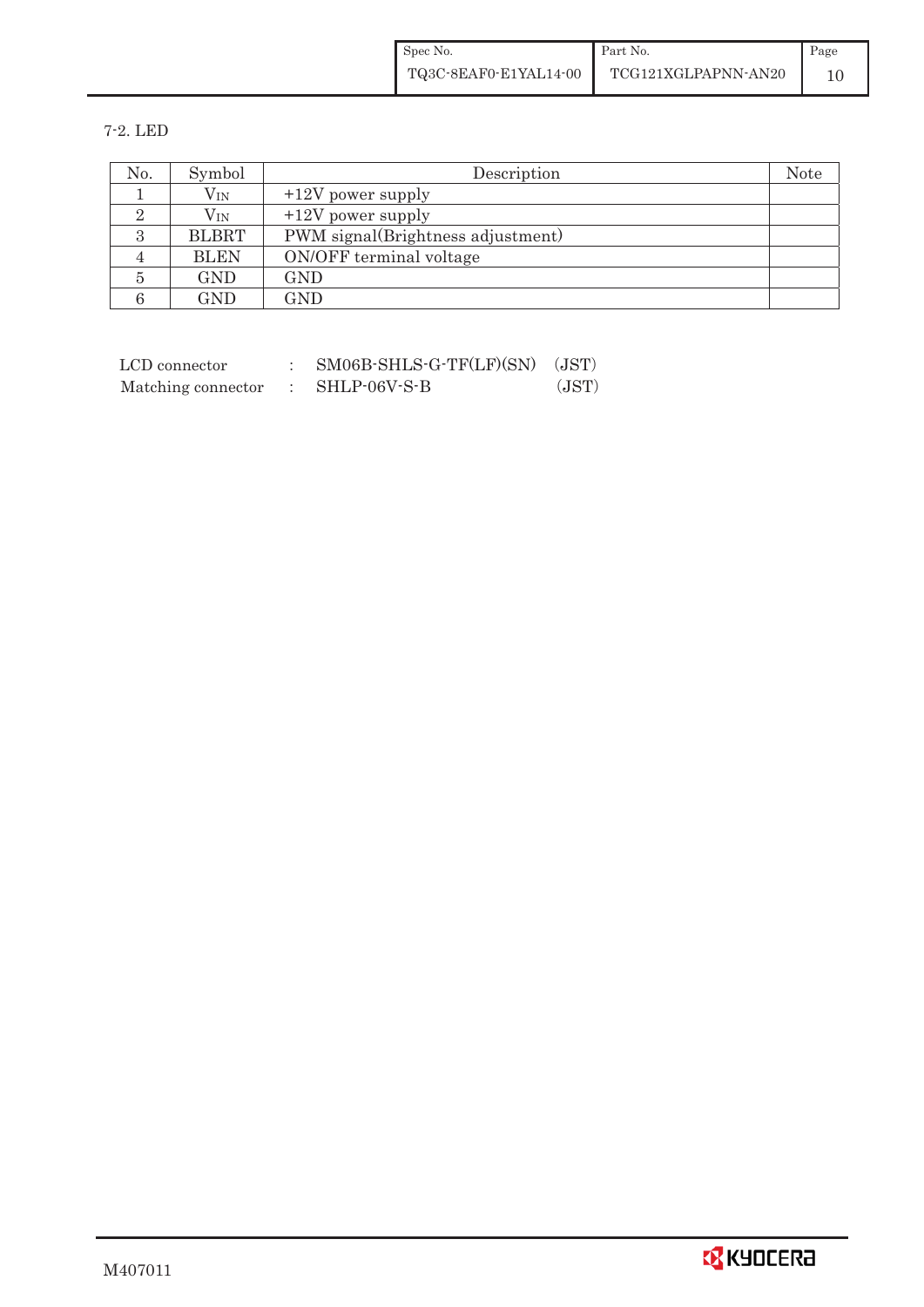| Spec No.              | Part No.            | Page |
|-----------------------|---------------------|------|
| TQ3C-8EAF0-E1YAL14-00 | TCG121XGLPAPNN-AN20 |      |

7-3. Data mapping(6bit input)

| 1) Location of MODE (THC63LVDM83R(THine Electronics) or compatible) |  |  |  |  |  |  |  |
|---------------------------------------------------------------------|--|--|--|--|--|--|--|
|---------------------------------------------------------------------|--|--|--|--|--|--|--|

| Transmitter    |                         | <b>MODE</b>    |  |  |  |  |
|----------------|-------------------------|----------------|--|--|--|--|
| Pin No.        | Data                    | $=L(GND)$      |  |  |  |  |
| 51             | TA <sub>0</sub>         | RO(LSB)        |  |  |  |  |
| 52             | TA1                     | R1             |  |  |  |  |
| 54             | TA <sub>2</sub>         | R2             |  |  |  |  |
| 55             | TA <sub>3</sub>         | R3             |  |  |  |  |
| 56             | TA4                     | R <sub>4</sub> |  |  |  |  |
| 3              | TA5                     | R5(MSB)        |  |  |  |  |
| $\overline{4}$ | TA6                     | GO(LSB)        |  |  |  |  |
| 6              | TB <sub>0</sub>         | G1             |  |  |  |  |
| $\overline{7}$ | TB1                     | G <sub>2</sub> |  |  |  |  |
| 11             | TB <sub>2</sub>         | G <sub>3</sub> |  |  |  |  |
| 12             | TB <sub>3</sub>         | G <sub>4</sub> |  |  |  |  |
| 14             | TB4                     | G5(MSB)        |  |  |  |  |
| 15             | TB5                     | BO(LSB)        |  |  |  |  |
| 19             | TB6                     | B1             |  |  |  |  |
| 20             | TC <sub>0</sub>         | B <sub>2</sub> |  |  |  |  |
| 22             | $\rm TC1$               | B <sub>3</sub> |  |  |  |  |
| 23             | $\rm TC2$               | B <sub>4</sub> |  |  |  |  |
| 24             | $\rm TC3$               | B5(MSB)        |  |  |  |  |
| 27             | $\mathrm{T}\mathrm{C}4$ | (HS)           |  |  |  |  |
| 28             | TC5                     | (VS)           |  |  |  |  |
| 30             | TC <sub>6</sub>         | DE             |  |  |  |  |
| 50             | TD <sub>0</sub>         | <b>GND</b>     |  |  |  |  |
| $\sqrt{2}$     | TD1                     | <b>GND</b>     |  |  |  |  |
| 8              | TD2                     | <b>GND</b>     |  |  |  |  |
| 10             | TD <sub>3</sub>         | <b>GND</b>     |  |  |  |  |
| 16             | TD4                     | <b>GND</b>     |  |  |  |  |
| 18             | TD5                     | <b>GND</b>     |  |  |  |  |
| 25             | TD6                     | (NA)           |  |  |  |  |

MODE=L(GND)



DE : DATA ENABLE  $HS : H<sub>SYNC</sub>$  $VS : V<sub>SYNC</sub>$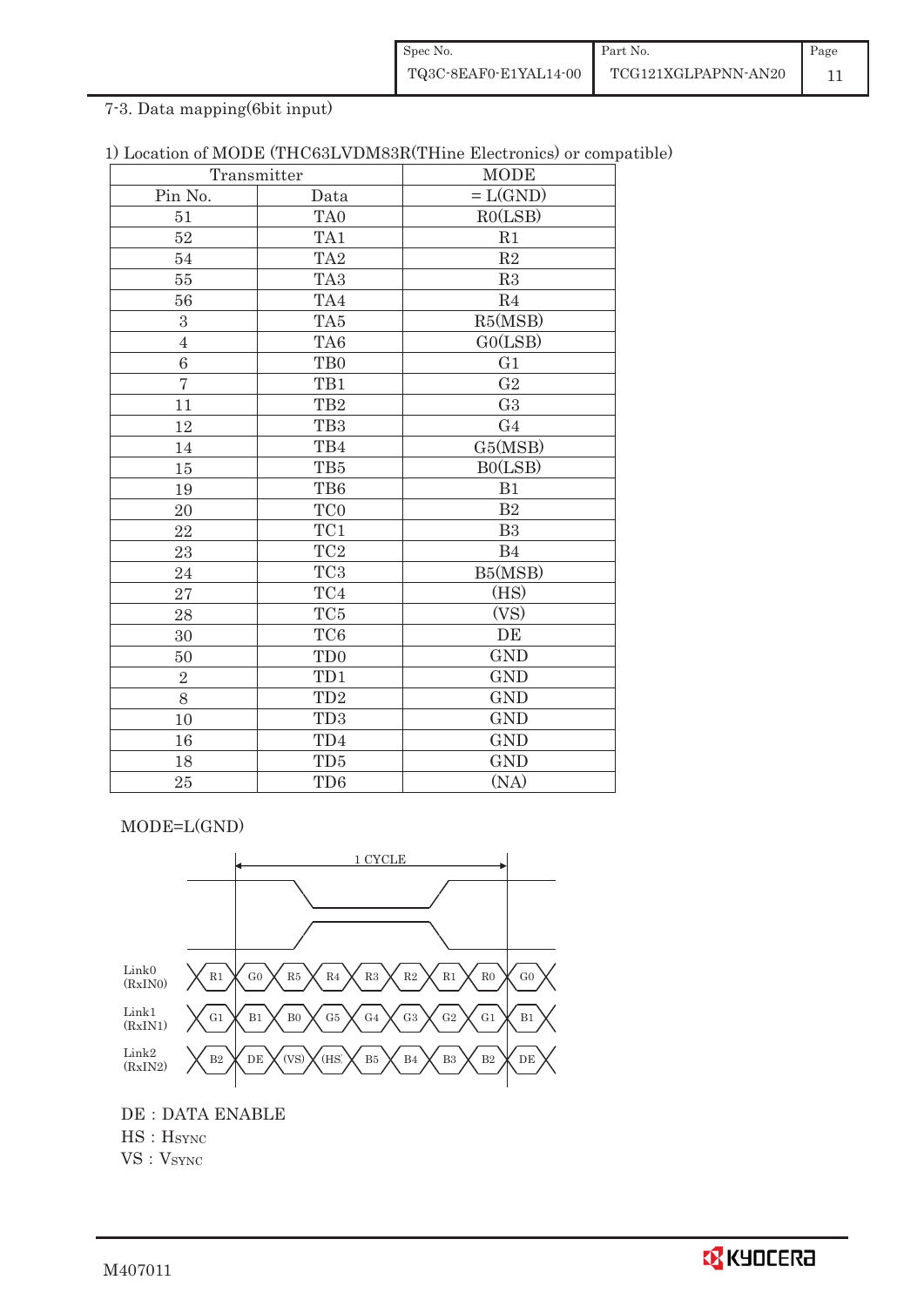## 2) Block Diagram





When using "6-bit Transmitter", please connect the unused channel of the control IC receiver as described in the diagram below.



Please connect RxIn3+/RxIn3− to GND.

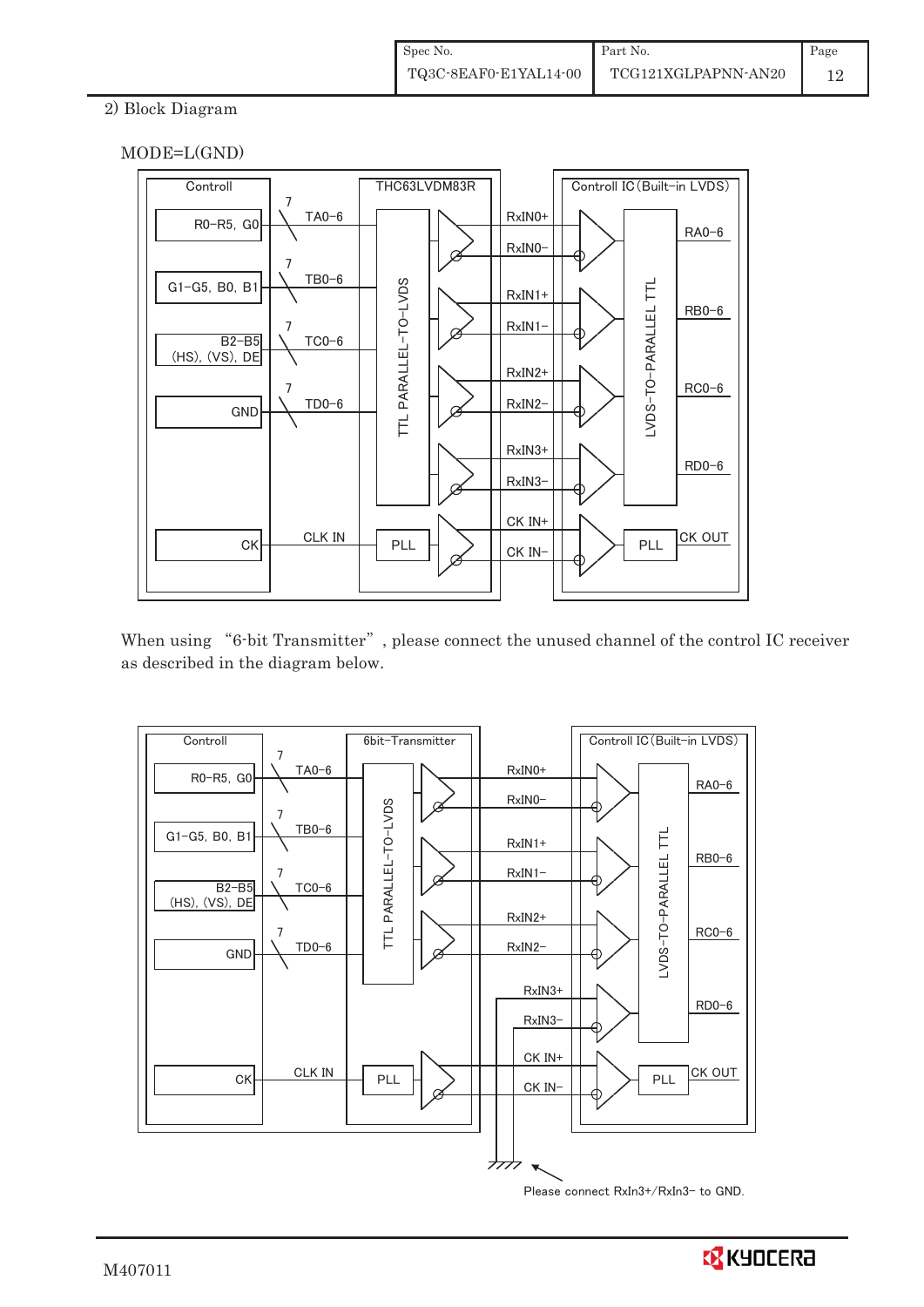| Spec No.              | Part No.            | Page |
|-----------------------|---------------------|------|
| TQ3C-8EAF0-E1YAL14-00 | TCG121XGLPAPNN-AN20 |      |

# 7-4. Data mapping(8bit input)

|                  | Transmitter     | <b>MODE</b>    |
|------------------|-----------------|----------------|
| Pin No.          | Data            | $= H(3.3V)$    |
| 51               | TA <sub>0</sub> | RO(LSB)        |
| 52               | TA1             | R1             |
| 54               | TA <sub>2</sub> | R2             |
| 55               | TA <sub>3</sub> | R3             |
| 56               | TA4             | R <sub>4</sub> |
| $\boldsymbol{3}$ | TA5             | R5             |
| $\sqrt{4}$       | TA6             | GO(LSB)        |
| $\,6\,$          | T <sub>B0</sub> | G <sub>1</sub> |
| $\overline{7}$   | TB1             | G <sub>2</sub> |
| 11               | TB <sub>2</sub> | G <sub>3</sub> |
| 12               | TB <sub>3</sub> | G <sub>4</sub> |
| 14               | TB4             | G5             |
| 15               | TB5             | BO(LSB)        |
| 19               | TB6             | B1             |
| 20               | TC <sub>0</sub> | B2             |
| 22               | TC1             | B <sub>3</sub> |
| 23               | TC <sub>2</sub> | B4             |
| 24               | TC <sub>3</sub> | B5             |
| 27               | TC4             | (HS)           |
| 28               | TC <sub>5</sub> | (VS)           |
| 30               | TC <sub>6</sub> | DE             |
| 50               | TD <sub>0</sub> | R6             |
| $\overline{2}$   | TD1             | R7(MSB)        |
| 8                | TD <sub>2</sub> | G <sub>6</sub> |
| 10               | TD <sub>3</sub> | G7(MSB)        |
| 16               | TD4             | <b>B6</b>      |
| 18               | TD <sub>5</sub> | B7(MSB)        |
| 25               | TD <sub>6</sub> | (NA)           |

|  |  |  |  | 1) Location of MODE (THC63LVDM83R(THine Electronics) or compatible) |  |  |  |
|--|--|--|--|---------------------------------------------------------------------|--|--|--|
|--|--|--|--|---------------------------------------------------------------------|--|--|--|

 $MODE= H(3.3V)$ 



DE : DATA ENABLE

 $HS : H<sub>SYNC</sub>$ 

VS: V<sub>SYNC</sub>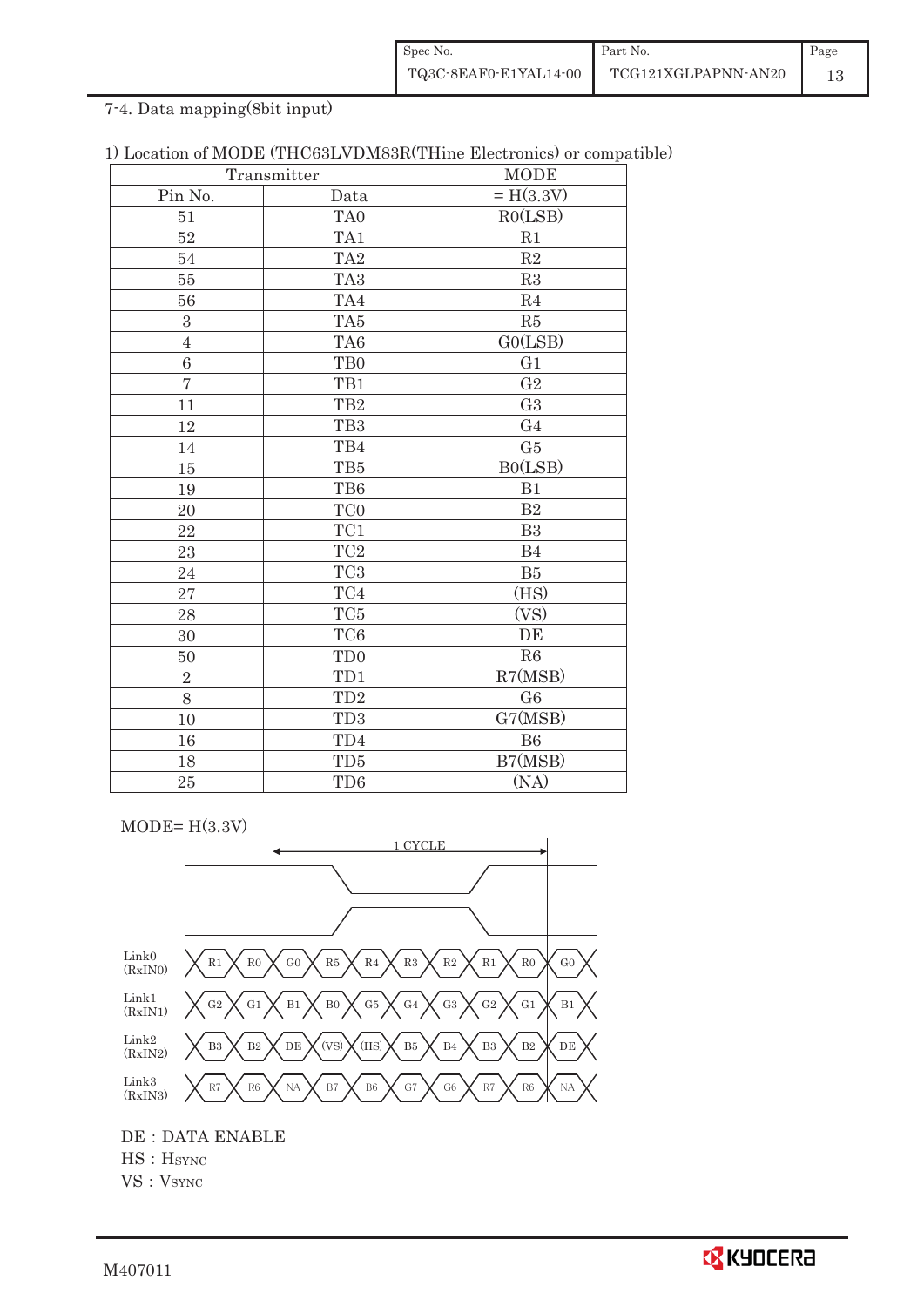# 2) Block Diagram

 $MODE= H(3.3V)$ 



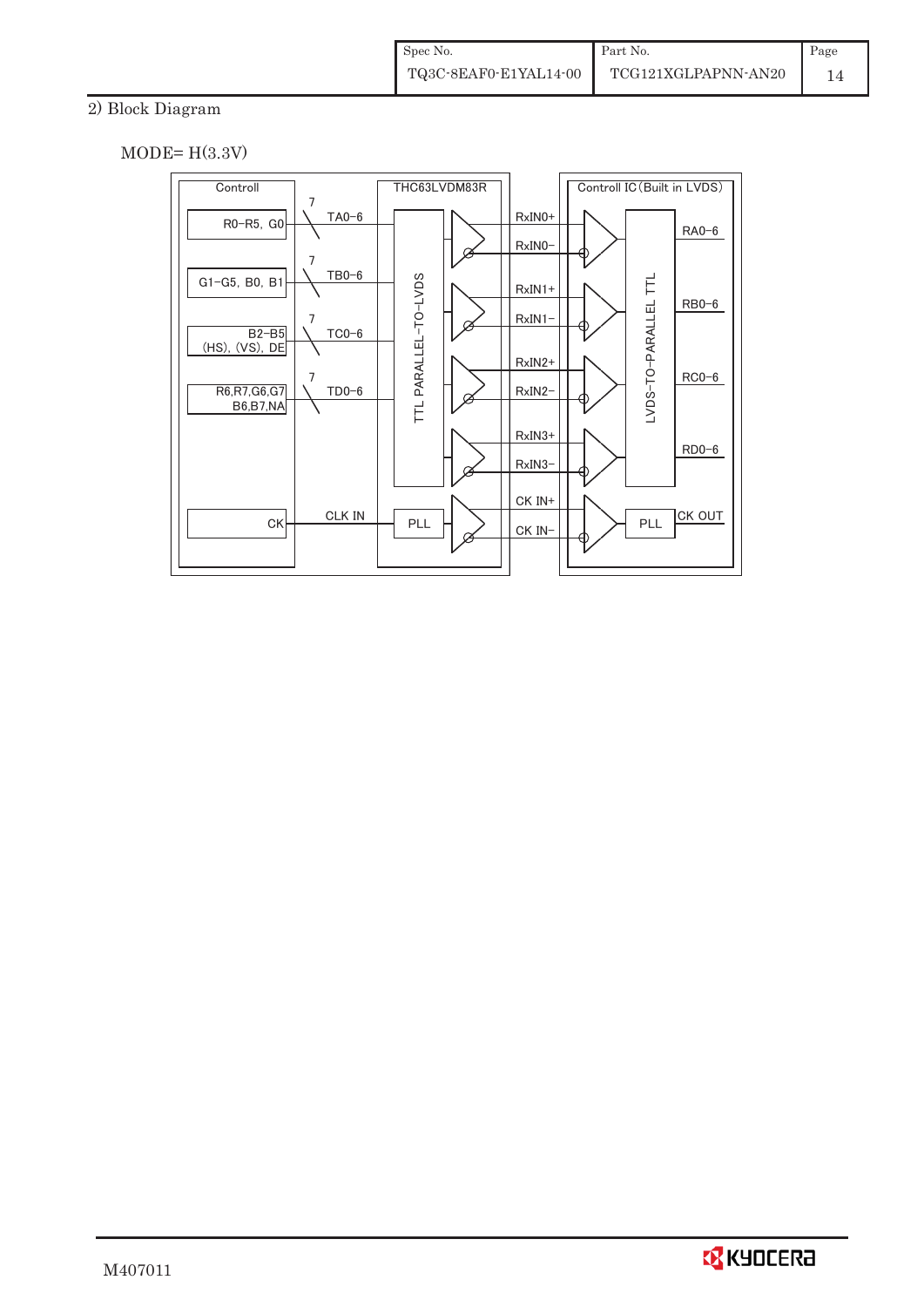# 8. Input timing characteristics  $\overline{\phantom{a}}$

8-1. Timing characteristics

|                       | Item                      | Symbol  | Min.  | Typ.  | Max.  | Unit    | Note         |
|-----------------------|---------------------------|---------|-------|-------|-------|---------|--------------|
| Clock (CK)            | Frequency                 | 1/Tc    | 52    | 65    | 71    | MHz     |              |
|                       | Horizontal Period         |         | 1,114 | 1,344 | 1,400 | Dot     |              |
|                       |                           | Th      | 15.7  | 20.7  | 23.7  | $\mu$ s |              |
| Enable signal<br>(DE) | Horizontal display period | Thd     |       | 1,024 |       | Tc      |              |
|                       | Vertical Period           | $T_{V}$ | 778   | 806   | 845   | Line    |              |
|                       | Vertical display period   | Tvd     | 768   |       |       | Th      |              |
| Refresh rate          |                           | fy      | 50    | 60    | 82    | Hz      | $\mathbf{2}$ |

1) Please set a clock frequency, a vertical dormant period, and the horizontal dormant period so that the Horizontal Period should not reach less than Min. value.

2) If the refresh rate reach less than Min. value, the deterioration of the display quality, flicker etc., may occur.(fv=1/Tv)



## **Vertical Timing Diagram**

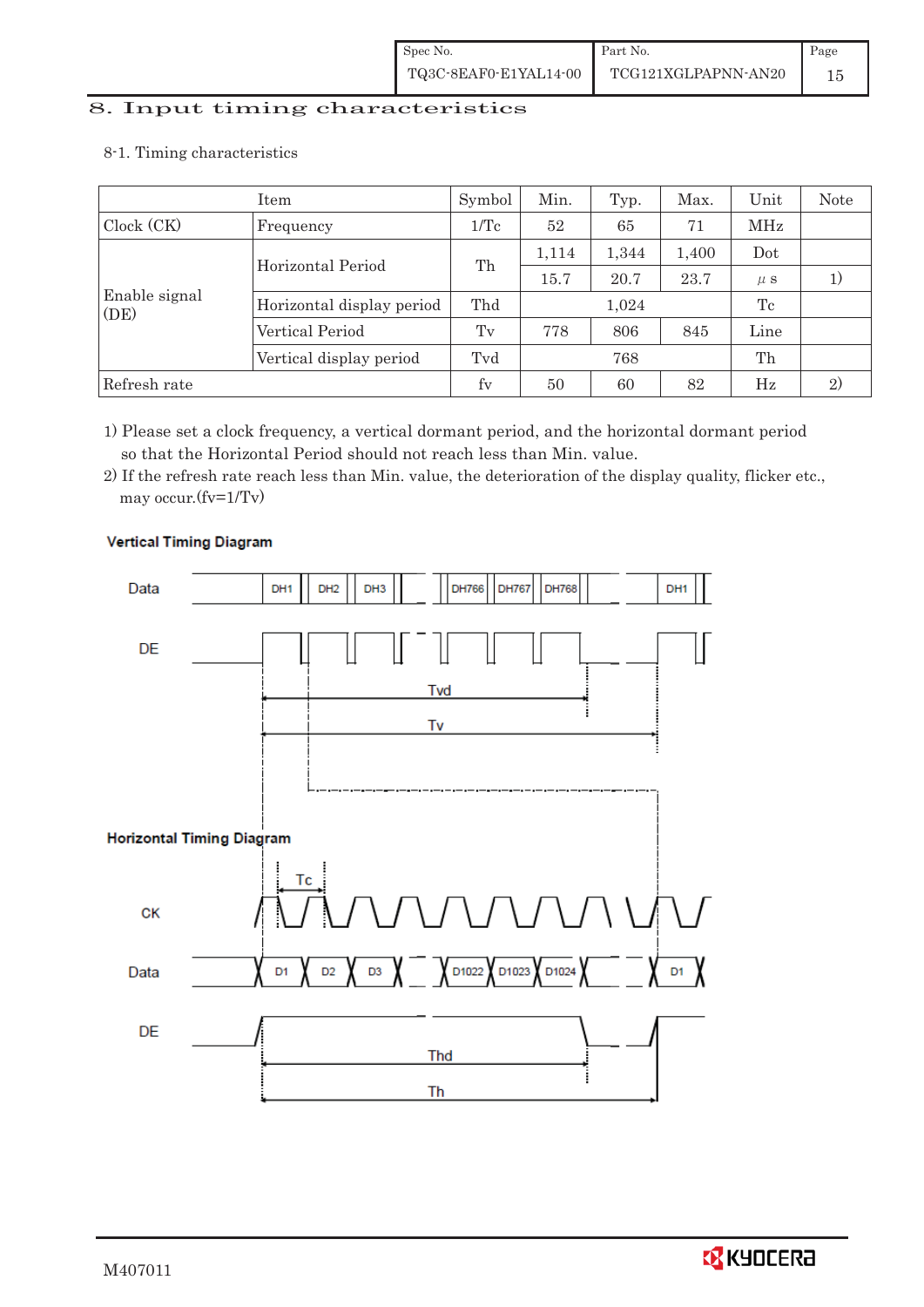8-2. Input Data Signals and Display position on the screen



## 8-3. Input data signal and display colors

|                  | Display colors |                  |                  |                  |                  |                  |                  |                  |                  |                  |                  |                  |                  | Data signal (0: Low level, 1: High level) |                  |                  |                  |                  |                  |                  |                  |                  |                  |                  |                  |
|------------------|----------------|------------------|------------------|------------------|------------------|------------------|------------------|------------------|------------------|------------------|------------------|------------------|------------------|-------------------------------------------|------------------|------------------|------------------|------------------|------------------|------------------|------------------|------------------|------------------|------------------|------------------|
|                  |                | R7               | R6               | R5               | R <sub>4</sub>   | $\mathbf{R}3$    | R <sub>2</sub>   | R1               | R <sub>0</sub>   | G7               | ${\rm G}6$       | G5               | G <sub>4</sub>   | G3                                        | ${\rm G}2$       | G1               | G <sub>0</sub>   | B7               | B6               | ${\rm B}5$       | B <sub>4</sub>   | B <sub>3</sub>   | $\mathbf{B}2$    | B1               | B <sub>0</sub>   |
|                  | Black          | $\boldsymbol{0}$ | $\boldsymbol{0}$ | $\boldsymbol{0}$ | $\boldsymbol{0}$ | $\mathbf{0}$     | $\boldsymbol{0}$ | $\overline{0}$   | $\boldsymbol{0}$ | $\overline{0}$   | $\boldsymbol{0}$ | $\boldsymbol{0}$ | $\mathbf{0}$     | $\overline{0}$                            | $\boldsymbol{0}$ | $\boldsymbol{0}$ | $\overline{0}$   | $\overline{0}$   | $\mathbf{0}$     | $\boldsymbol{0}$ | $\boldsymbol{0}$ | $\boldsymbol{0}$ | $\boldsymbol{0}$ | $\boldsymbol{0}$ | $\boldsymbol{0}$ |
|                  | Blue           | $\mathbf{0}$     | $\overline{0}$   | $\boldsymbol{0}$ | $\mathbf{0}$     | $\overline{0}$   | $\boldsymbol{0}$ | $\theta$         | $\overline{0}$   | 0                | $\overline{0}$   | 0                | $\boldsymbol{0}$ | $\mathbf{0}$                              | 0                | $\boldsymbol{0}$ | $\boldsymbol{0}$ | 1                | 1                | 1                | 1                | 1                | 1                | 1                | $\mathbf{1}$     |
| Basic colors     | Red            | 1                | 1                | 1                | 1                | 1                | $\mathbf{1}$     | 1                | 1                | 0                | $\overline{0}$   | 0                | $\mathbf{0}$     | $\mathbf{0}$                              | 0                | $\mathbf{0}$     | $\boldsymbol{0}$ | $\overline{0}$   | $\overline{0}$   | $\theta$         | $\overline{0}$   | $\mathbf{0}$     | $\mathbf{0}$     | $\overline{0}$   | $\boldsymbol{0}$ |
|                  | Magenta        | 1                | 1                | 1                | 1                | 1                | $\mathbf{1}$     | 1                | 1                | $\boldsymbol{0}$ | $\overline{0}$   | 0                | $\boldsymbol{0}$ | $\boldsymbol{0}$                          | $\boldsymbol{0}$ | $\boldsymbol{0}$ | 0                | 1                | 1                | 1                | 1                | 1                | 1                | 1                | $\,1$            |
|                  | Green          | $\mathbf{0}$     | $\theta$         | $\boldsymbol{0}$ | $\mathbf{0}$     | $\mathbf{0}$     | $\overline{0}$   | $\mathbf{0}$     | $\mathbf{0}$     | 1                | 1                | 1                | 1                | 1                                         | 1                | 1                | 1                | $\overline{0}$   | $\overline{0}$   | $\mathbf{0}$     | $\overline{0}$   | $\mathbf{0}$     | $\mathbf{0}$     | $\overline{0}$   | $\boldsymbol{0}$ |
|                  | Cyan           | $\boldsymbol{0}$ | $\mathbf{0}$     | 0                | $\mathbf{0}$     | $\boldsymbol{0}$ | $\boldsymbol{0}$ | $\mathbf{0}$     | $\boldsymbol{0}$ | 1                | 1                | 1                | 1                | $\mathbf{1}$                              | 1                | 1                | 1                | 1                | 1                | 1                | 1                | 1                | 1                | 1                | $\,1$            |
|                  | Yellow         | 1                | 1                | 1                | 1                | 1                | 1                | 1                | 1                | 1                | 1                | 1                | 1                | 1                                         | 1                | 1                | 1                | $\theta$         | $\overline{0}$   | $\overline{0}$   | $\overline{0}$   | $\overline{0}$   | $\overline{0}$   | $\overline{0}$   | $\boldsymbol{0}$ |
|                  | White          | 1                | 1                | 1                | 1                | 1                | 1                | 1                | 1                | 1                | 1                | 1                | 1                | 1                                         | 1                | 1                | 1                | 1                | 1                | 1                | 1                | 1                | 1                | 1                | $\mathbf 1$      |
|                  | Black          | $\overline{0}$   | $\boldsymbol{0}$ | $\overline{0}$   | $\overline{0}$   | $\overline{0}$   | $\overline{0}$   | $\overline{0}$   | $\overline{0}$   | $\overline{0}$   | $\overline{0}$   | $\overline{0}$   | $\overline{0}$   | $\boldsymbol{0}$                          | $\overline{0}$   | $\overline{0}$   | $\boldsymbol{0}$ | $\overline{0}$   | $\boldsymbol{0}$ | $\overline{0}$   | $\overline{0}$   | $\overline{0}$   | $\overline{0}$   | $\overline{0}$   | $\boldsymbol{0}$ |
|                  |                | $\boldsymbol{0}$ | $\mathbf{0}$     | $\boldsymbol{0}$ | $\boldsymbol{0}$ | $\boldsymbol{0}$ | $\mathbf{0}$     | $\boldsymbol{0}$ | 1                | $\boldsymbol{0}$ | $\mathbf{0}$     | $\boldsymbol{0}$ | $\boldsymbol{0}$ | $\overline{0}$                            | $\boldsymbol{0}$ | $\boldsymbol{0}$ | $\boldsymbol{0}$ | $\boldsymbol{0}$ | $\boldsymbol{0}$ | $\boldsymbol{0}$ | $\overline{0}$   | $\boldsymbol{0}$ | $\boldsymbol{0}$ | $\boldsymbol{0}$ | $\boldsymbol{0}$ |
|                  | dark           | $\overline{0}$   | $\overline{0}$   | $\overline{0}$   | $\overline{0}$   | $\overline{0}$   | $\overline{0}$   | $\mathbf{1}$     | $\theta$         | $\theta$         | $\overline{0}$   | $\mathbf{0}$     | $\mathbf{0}$     | $\Omega$                                  | $\overline{0}$   | $\overline{0}$   | $\theta$         | $\overline{0}$   | $\overline{0}$   | $\overline{0}$   | $\overline{0}$   | $\overline{0}$   | $\overline{0}$   | $\overline{0}$   | $\boldsymbol{0}$ |
| Red gray scale   |                |                  |                  |                  |                  |                  |                  |                  |                  |                  |                  |                  |                  |                                           |                  |                  |                  |                  |                  |                  |                  |                  |                  |                  |                  |
|                  |                |                  |                  |                  |                  |                  |                  |                  |                  |                  |                  |                  |                  |                                           |                  |                  |                  |                  |                  |                  |                  |                  |                  |                  |                  |
|                  | bright         | 1                |                  |                  |                  |                  |                  | $\boldsymbol{0}$ | 1                | 0                | $\boldsymbol{0}$ | 0                | 0                | $\overline{0}$                            | $\overline{0}$   | 0                | $\boldsymbol{0}$ | $\overline{0}$   | $\boldsymbol{0}$ | $\overline{0}$   | 0                | 0                | $\overline{0}$   | 0                | $\boldsymbol{0}$ |
|                  |                | $\mathbf 1$      | 1                | 1                | 1                | 1                | $\mathbf{1}$     | $\mathbf{1}$     | $\overline{0}$   | $\boldsymbol{0}$ | $\mathbf{0}$     | $\boldsymbol{0}$ | $\boldsymbol{0}$ | $\mathbf{0}$                              | $\boldsymbol{0}$ | $\mathbf{0}$     | $\boldsymbol{0}$ | $\mathbf{0}$     | $\mathbf{0}$     | $\theta$         | $\boldsymbol{0}$ | $\boldsymbol{0}$ | $\boldsymbol{0}$ | $\boldsymbol{0}$ | $\boldsymbol{0}$ |
|                  | Red            | 1                | 1                | 1                | 1                | 1                | 1                | $\mathbf 1$      | 1                | $\boldsymbol{0}$ | $\mathbf{0}$     | $\boldsymbol{0}$ | $\boldsymbol{0}$ | $\mathbf{0}$                              | $\overline{0}$   | $\boldsymbol{0}$ | $\boldsymbol{0}$ | $\mathbf{0}$     | $\mathbf{0}$     | $\boldsymbol{0}$ | $\boldsymbol{0}$ | $\boldsymbol{0}$ | $\boldsymbol{0}$ | $\boldsymbol{0}$ | $\boldsymbol{0}$ |
|                  | Black          | $\overline{0}$   | $\overline{0}$   | $\overline{0}$   | $\overline{0}$   | $\overline{0}$   | $\overline{0}$   | $\overline{0}$   | $\overline{0}$   | $\overline{0}$   | $\overline{0}$   | $\overline{0}$   | $\overline{0}$   | $\overline{0}$                            | $\overline{0}$   | $\overline{0}$   | $\overline{0}$   | $\overline{0}$   | $\overline{0}$   | $\overline{0}$   | $\overline{0}$   | $\overline{0}$   | $\overline{0}$   | $\overline{0}$   | $\boldsymbol{0}$ |
|                  |                | $\boldsymbol{0}$ | $\boldsymbol{0}$ | $\boldsymbol{0}$ | $\mathbf{0}$     | $\boldsymbol{0}$ | $\boldsymbol{0}$ | $\boldsymbol{0}$ | $\overline{0}$   | $\boldsymbol{0}$ | $\mathbf{0}$     | $\boldsymbol{0}$ | $\boldsymbol{0}$ | $\boldsymbol{0}$                          | $\boldsymbol{0}$ | $\boldsymbol{0}$ | 1                | $\mathbf{0}$     | $\boldsymbol{0}$ | $\boldsymbol{0}$ | $\mathbf{0}$     | $\mathbf{0}$     | $\boldsymbol{0}$ | $\boldsymbol{0}$ | $\boldsymbol{0}$ |
|                  | dark           | $\overline{0}$   | $\theta$         | $\overline{0}$   | $\overline{0}$   | $\theta$         | $\overline{0}$   | $\theta$         | $\theta$         | $\theta$         | $\theta$         | $\overline{0}$   | $\overline{0}$   | $\theta$                                  | $\Omega$         | 1                | $\theta$         | $\theta$         | $\overline{0}$   | $\overline{0}$   | $\theta$         | $\overline{0}$   | $\theta$         | $\overline{0}$   | $\boldsymbol{0}$ |
|                  |                |                  |                  |                  |                  |                  |                  |                  |                  |                  |                  |                  |                  |                                           |                  |                  |                  |                  |                  |                  |                  |                  |                  |                  |                  |
| Green gray scale |                |                  |                  |                  |                  |                  |                  |                  |                  |                  |                  |                  |                  |                                           |                  |                  |                  |                  |                  |                  |                  |                  |                  |                  |                  |
|                  | bright         | $\boldsymbol{0}$ | $\mathbf{0}$     | $\boldsymbol{0}$ | $\boldsymbol{0}$ | 0                | $\boldsymbol{0}$ | $\mathbf{0}$     | $\theta$         | 1                | 1                | 1                |                  |                                           |                  | $\overline{0}$   | 1                | $\overline{0}$   | 0                | $\boldsymbol{0}$ | $\overline{0}$   | 0                | 0                | 0                | $\boldsymbol{0}$ |
|                  |                | $\mathbf{0}$     | $\boldsymbol{0}$ | $\boldsymbol{0}$ | $\mathbf{0}$     | $\theta$         | $\mathbf{0}$     | $\mathbf{0}$     | $\theta$         | 1                | 1                | 1                | 1                | 1                                         | 1                | $\mathbf{1}$     | $\mathbf{0}$     | $\mathbf{0}$     | $\overline{0}$   | $\mathbf{0}$     | $\boldsymbol{0}$ | $\mathbf{0}$     | $\theta$         | $\overline{0}$   | $\boldsymbol{0}$ |
|                  | Green          | $\boldsymbol{0}$ | $\boldsymbol{0}$ | $\boldsymbol{0}$ | $\mathbf{0}$     | $\boldsymbol{0}$ | $\boldsymbol{0}$ | $\boldsymbol{0}$ | $\boldsymbol{0}$ | 1                | 1                | 1                | 1                | 1                                         | 1                | 1                | 1                | $\boldsymbol{0}$ | $\boldsymbol{0}$ | $\boldsymbol{0}$ | $\boldsymbol{0}$ | $\mathbf{0}$     | $\boldsymbol{0}$ | $\boldsymbol{0}$ | $\boldsymbol{0}$ |
|                  | Black          | $\overline{0}$   | $\theta$         | $\overline{0}$   | $\overline{0}$   | $\overline{0}$   | $\overline{0}$   | $\overline{0}$   | $\overline{0}$   | $\theta$         | $\overline{0}$   | $\overline{0}$   | $\overline{0}$   | $\overline{0}$                            | $\theta$         | $\overline{0}$   | $\overline{0}$   | $\Omega$         | $\overline{0}$   | $\overline{0}$   | $\overline{0}$   | $\overline{0}$   | $\overline{0}$   | $\overline{0}$   | $\overline{0}$   |
|                  |                | $\boldsymbol{0}$ | $\overline{0}$   | $\boldsymbol{0}$ | $\mathbf{0}$     | $\theta$         | $\mathbf{0}$     | $\overline{0}$   | $\overline{0}$   | 0                | $\overline{0}$   | $\boldsymbol{0}$ | $\mathbf{0}$     | $\mathbf{0}$                              | $\boldsymbol{0}$ | $\mathbf{0}$     | $\mathbf{0}$     | $\boldsymbol{0}$ | $\mathbf{0}$     | $\theta$         | 0                | $\mathbf{0}$     | $\boldsymbol{0}$ | $\boldsymbol{0}$ | $\mathbf 1$      |
|                  | dark           | $\overline{0}$   | $\overline{0}$   | $\overline{0}$   | $\overline{0}$   | $\overline{0}$   | $\overline{0}$   | $\overline{0}$   | $\Omega$         | $\theta$         | $\overline{0}$   | $\overline{0}$   | $\overline{0}$   | $\overline{0}$                            | $\overline{0}$   | $\overline{0}$   | $\overline{0}$   | $\overline{0}$   | $\overline{0}$   | $\overline{0}$   | $\overline{0}$   | $\overline{0}$   | $\overline{0}$   | $\mathbf{1}$     | $\boldsymbol{0}$ |
|                  |                |                  |                  |                  |                  |                  |                  |                  |                  |                  |                  |                  |                  |                                           |                  |                  |                  |                  |                  |                  |                  |                  |                  |                  |                  |
|                  |                |                  |                  |                  |                  |                  |                  |                  |                  |                  |                  |                  |                  |                                           |                  |                  |                  |                  |                  |                  |                  |                  |                  |                  |                  |
| Blue gray scale  | bright         | $\boldsymbol{0}$ | $\mathbf{0}$     | $\boldsymbol{0}$ | $\mathbf{0}$     | 0                | $\boldsymbol{0}$ | $\mathbf{0}$     | $\overline{0}$   | $\boldsymbol{0}$ | $\mathbf{0}$     | 0                | 0                | $\boldsymbol{0}$                          | 0                | $\boldsymbol{0}$ | $\boldsymbol{0}$ | 1                | 1                |                  |                  |                  |                  | $\boldsymbol{0}$ | 1                |
|                  |                | $\overline{0}$   | $\overline{0}$   | 0                | $\theta$         | 0                | $\overline{0}$   | $\theta$         | $\overline{0}$   | $\overline{0}$   | $\overline{0}$   | $\overline{0}$   | 0                | $\theta$                                  | $\overline{0}$   | $\overline{0}$   | $\overline{0}$   | 1                | 1                | 1                |                  |                  | 1                | 1                | $\theta$         |
|                  | Blue           | $\overline{0}$   | $\overline{0}$   | $\overline{0}$   | $\overline{0}$   | $\overline{0}$   | $\overline{0}$   | $\overline{0}$   | $\overline{0}$   | $\overline{0}$   | $\overline{0}$   | $\overline{0}$   | $\mathbf{0}$     | $\overline{0}$                            | 0                | $\overline{0}$   | $\overline{0}$   | 1                | $\mathbf{1}$     | 1                | 1                | 1                | 1                | $\mathbf{1}$     | $\mathbf{1}$     |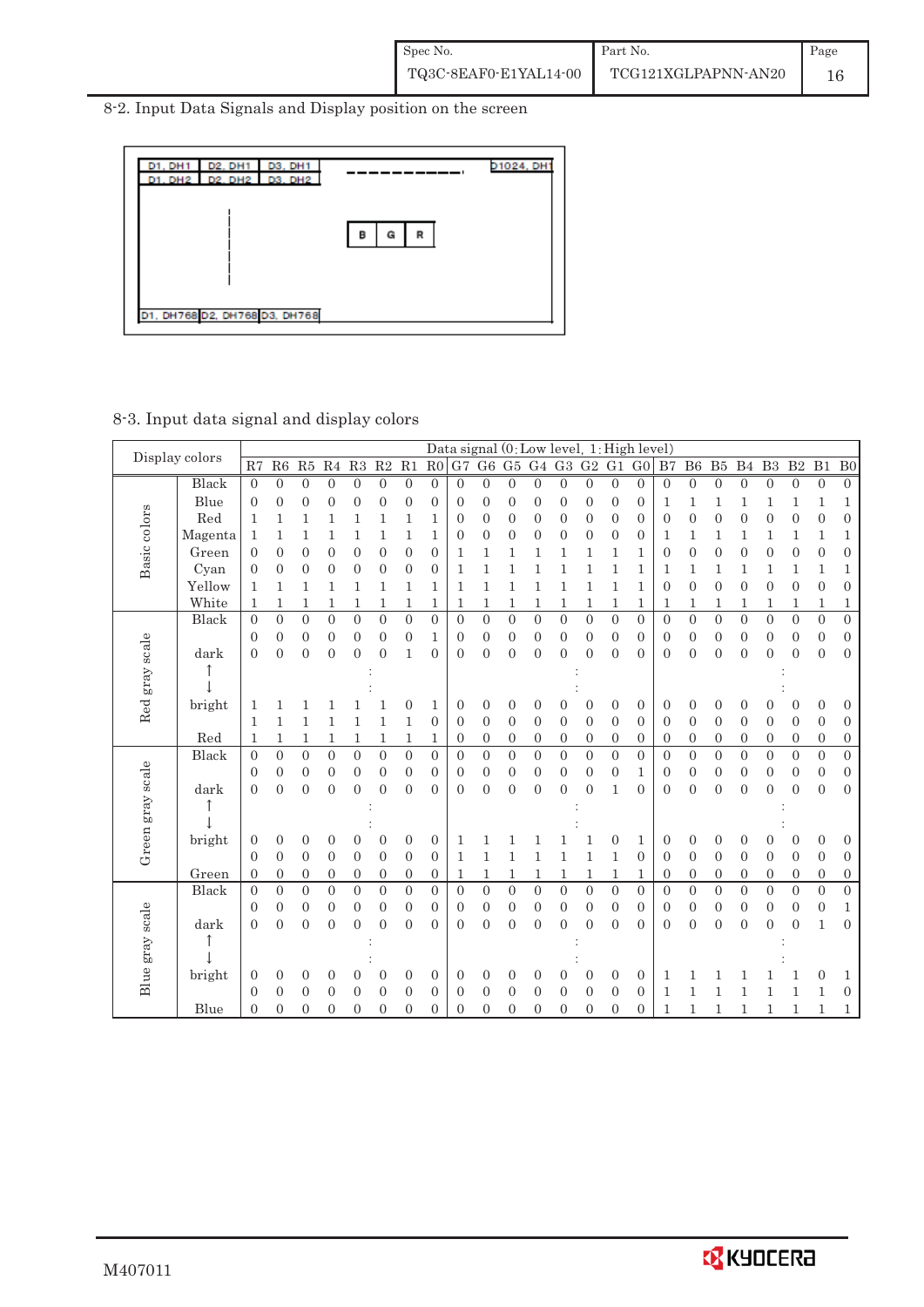## 9. Lot number identification

The lot number shall be indicated on the back of the backlight case of each LCD.

| $\mathbb{R}^n$ ; TCG121XGLPAPNN-AN20 : $\square \square - \square \square - \square \square$ : $\square \square \square$ MADE IN $\square \square \square \square$ |                |                                        |     |
|--------------------------------------------------------------------------------------------------------------------------------------------------------------------|----------------|----------------------------------------|-----|
|                                                                                                                                                                    |                | $\downarrow$ $\downarrow$ $\downarrow$ |     |
|                                                                                                                                                                    | $(2)(3)$ $(4)$ | (5)                                    | (6) |

- No1. No6. above indicate
	- 1. Data matrix
	- (The item from parts No. to Version No. is included in data matrix.)
	- 2. Year code
	- 3. Month code
	- 4. Date

<u> 1989 - Jan Samuel Barbara, martin d</u>

- 5. Version Number
- 6. Country of origin (Japan or China)

| Year | 2014 | 2015 | 2016 | 2017 | 2018 | 2019 |
|------|------|------|------|------|------|------|
| Code |      |      |      |      |      |      |

| Month | Jan. | Feb. | Mar. | Apr. | May | Jun. |
|-------|------|------|------|------|-----|------|
| Code  |      |      |      |      |     |      |

| Month | Jul. | Aug. | Sep. | Oct. | Nov. | Dec. |
|-------|------|------|------|------|------|------|
| Code  |      |      |      | ∡⊾   |      |      |

## 10. Warranty

#### 10-1. Incoming inspection

Please inspect the LCD within one month after your receipt.

#### 10-2. Production warranty

 Kyocera Display warrants its LCD's for a period of 12 months from the ship date. Kyocera Display shall, by mutual agreement, replace or re-work defective LCD's that are shown to be Kyocera Display's responsibility.

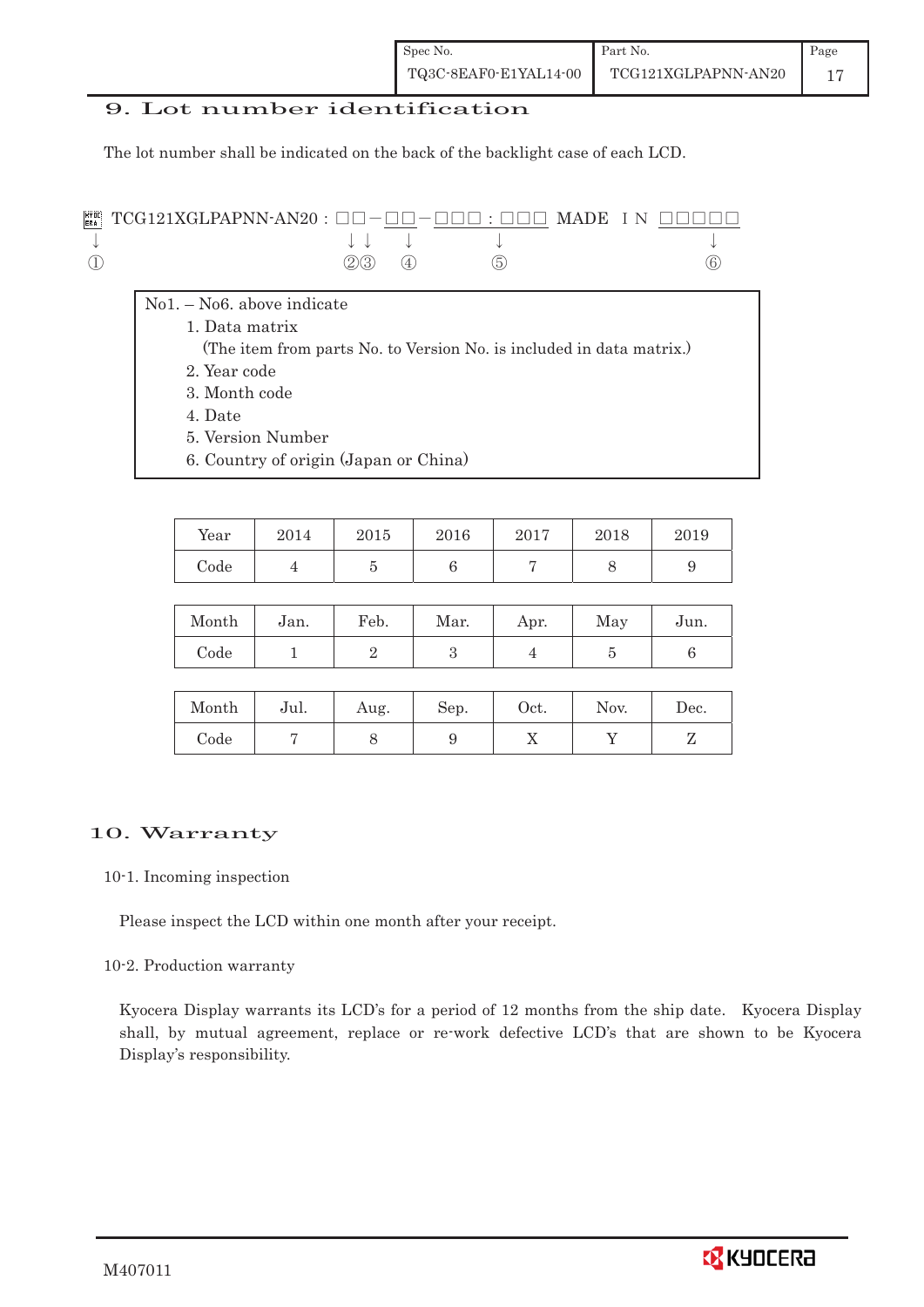## 11. Precautions for use

- 11-1. Installation of the LCD
- 1) A transparent protection plate shall be added to protect the LCD and its polarizer.
- 2) The LCD shall be installed so that there is no pressure on the LSI chips.
- 3) Since this product is wide viewing product, occurrence level of in-plane unevenness by the external stress is different compared to current normal viewing product. So there is a possibility that in-plane unevenness will be occurred by over twist, strain giving by attaching to LCD, and over pressure to touch panel. Please be careful of stress when designing the housing.
- 4) A transparent protection sheet is attached to the polarizer. Please remove the protection film slowly before use, paying attention to static electricity.
- 11-2. Static electricity
- 1) Since CMOS ICs are mounted directly onto the LCD glass, protection from static electricity is required.
- 2) Workers should use body grounding. Operator should wear ground straps.

#### 11-3. LCD operation

- 1) The LCD shall be operated within the limits specified. Operation at values outside of these limits may shorten life, and/or harm display images.
- 2) Please select the best display pattern based on your evaluation because flicker, lines or nonuniformity or unevenness can be visible depending on display patterns.

#### 11-4. Storage

- 1) The LCD shall be stored within the temperature and humidity limits specified. Store in a dark area, and protect the LCD from direct sunlight or fluorescent light.
- 2) Always store the LCD so that it is free from external pressure onto it.

#### 11-5. Usage

- 1) DO NOT store in a high humidity environment for extended periods. Polarizer degradation bubbles, and/or peeling off of the polarizer may result.
- 2) The front polarizer is easily scratched or damaged. Prevent touching it with any hard material, and from being pushed or rubbed.
- 3) The LCD screen may be cleaned by wiping the screen surface with a soft cloth or cotton pad using a little Ethanol.
- 4) Water may cause damage or discoloration of the polarizer. Clean condensation or moisture from any source immediately.
- 5) Always keep the LCD free from condensation during testing. Condensation may permanently spot or stain the polarizer.
- 6) Do not disassemble LCD because it will result in damage.
- 7) This Kyocera Display LCD has been specifically designed for use in general electronic devices, but not for use in a special environment such as usage in an active gas. Hence, when the LCD is supposed to be used in a special environment, evaluate the LCD thoroughly beforehand and do not expose the LCD to chemicals such as an active gas.
- 8) Please do not use solid-base image pattern for long hours because a temporary afterimage may appear. We recommend using screen saver etc. in cases where a solid-base image pattern must be used.
- 9) Liquid crystal may leak when the LCD is broken. Be careful not to let the fluid go into your eyes and mouth. In the case the fluid touches your body; rinse it off right away with water and soap.

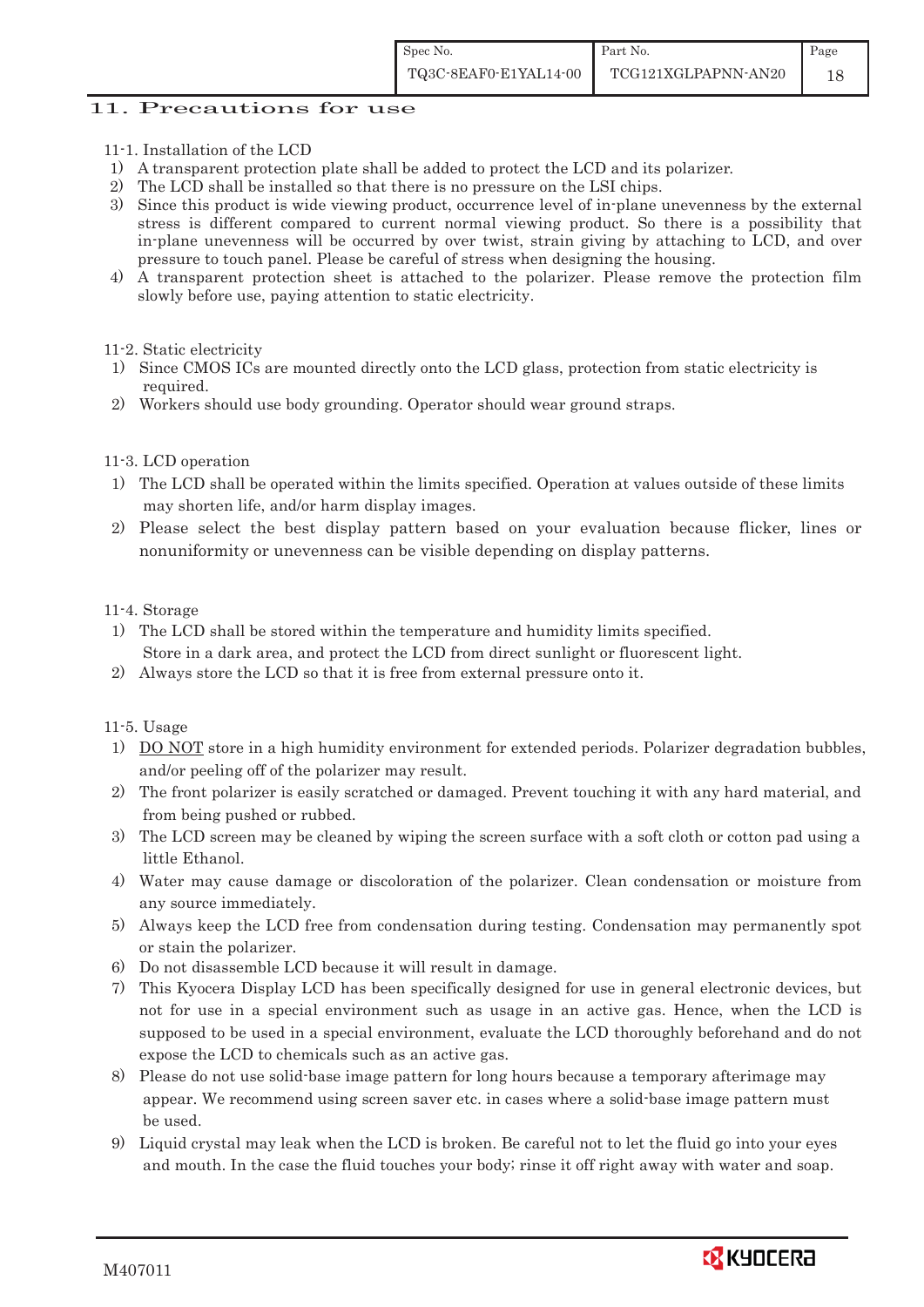# 12. Reliability test data

| Test item                            | Test condition                                                                                        | Test time | Judgement                                                  |                                                                            |  |
|--------------------------------------|-------------------------------------------------------------------------------------------------------|-----------|------------------------------------------------------------|----------------------------------------------------------------------------|--|
| High temp.<br>atmosphere             | $80^{\circ}$ C                                                                                        | 240h      | Display function<br>Display quality<br>Current consumption | $\therefore$ No defect<br>$\therefore$ No defect<br>$\therefore$ No defect |  |
| Low temp.<br>atmosphere              | $-30^{\circ}$ C                                                                                       | 240h      | Display function<br>Display quality<br>Current consumption | $\therefore$ No defect<br>$\therefore$ No defect<br>$\therefore$ No defect |  |
| High temp.<br>humidity<br>atmosphere | 40°C 90% RH                                                                                           | 240h      | Display function<br>Display quality<br>Current consumption | : No defect<br>$\therefore$ No defect<br>$\therefore$ No defect            |  |
| Temp. cycle                          | $-30^{\circ}$ C<br>0.5 <sub>h</sub><br>0.5 <sub>h</sub><br>R.T.<br>$80^{\circ}$ C<br>0.5 <sub>h</sub> | 10cycles  | Display function<br>Display quality<br>Current consumption | $\therefore$ No defect<br>$\therefore$ No defect<br>$\therefore$ No defect |  |
| High temp.<br>operation              | $70^{\circ}$ C                                                                                        | 500h      | Display function<br>Display quality<br>Current consumption | $\therefore$ No defect<br>$\therefore$ No defect<br>$\therefore$ No defect |  |

1) Each test item uses a test LCD only once. The tested LCD is not used in any other tests.

2) The LCD is tested in circumstances in which there is no condensation.

3) The reliability test is not an out-going inspection.

4) The result of the reliability test is for your reference purpose only. The reliability test is conducted only to examine the LCD's capability.

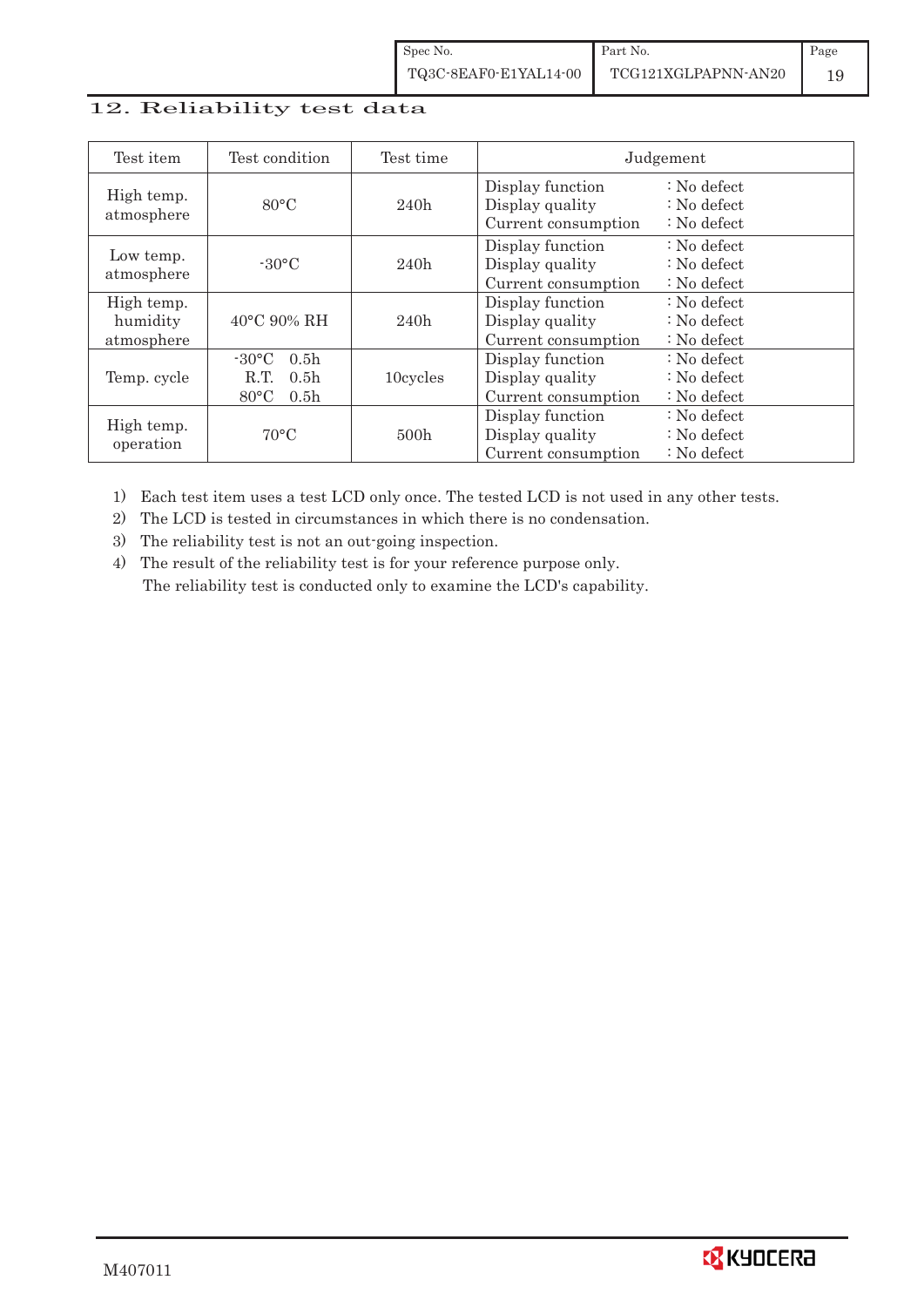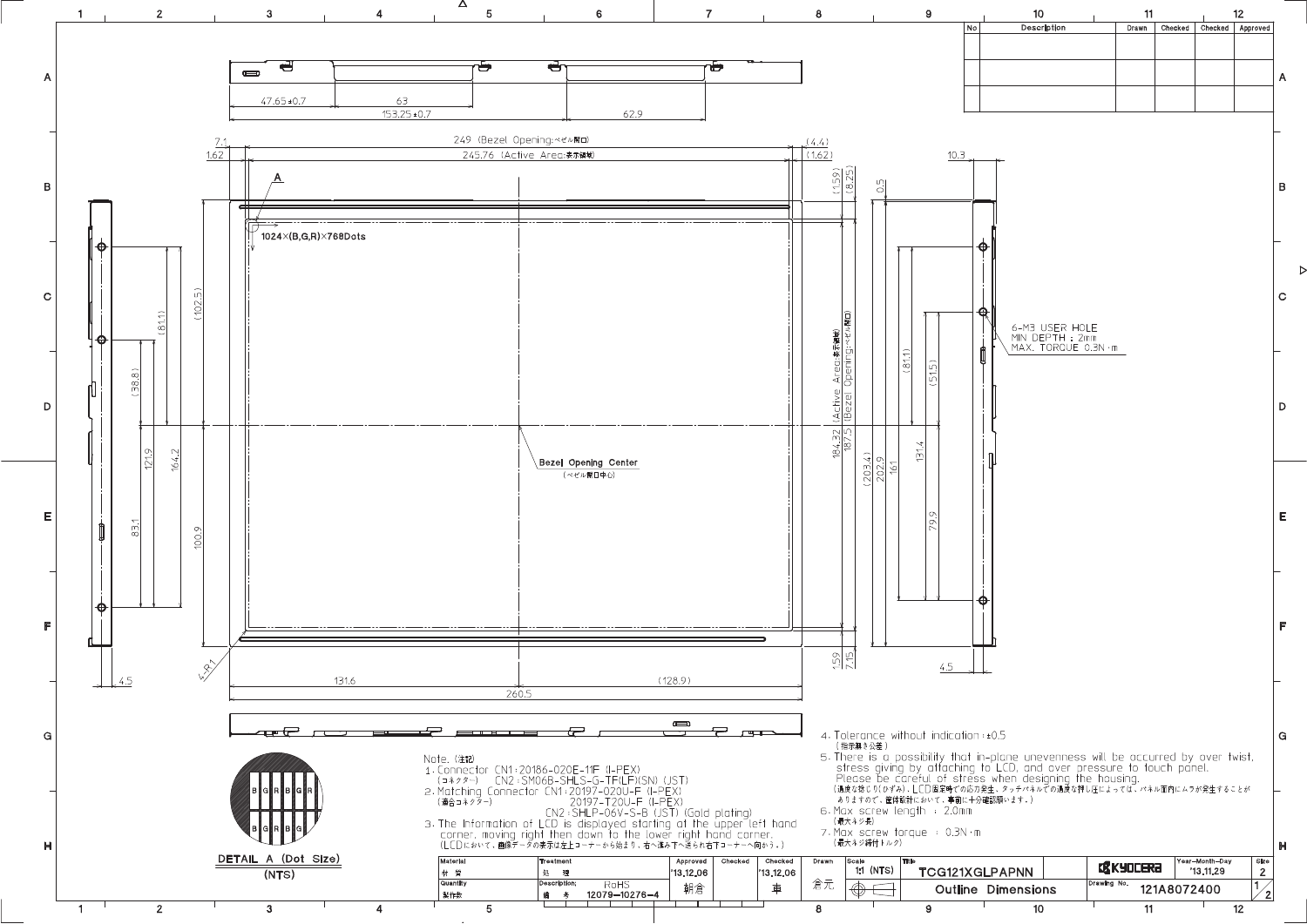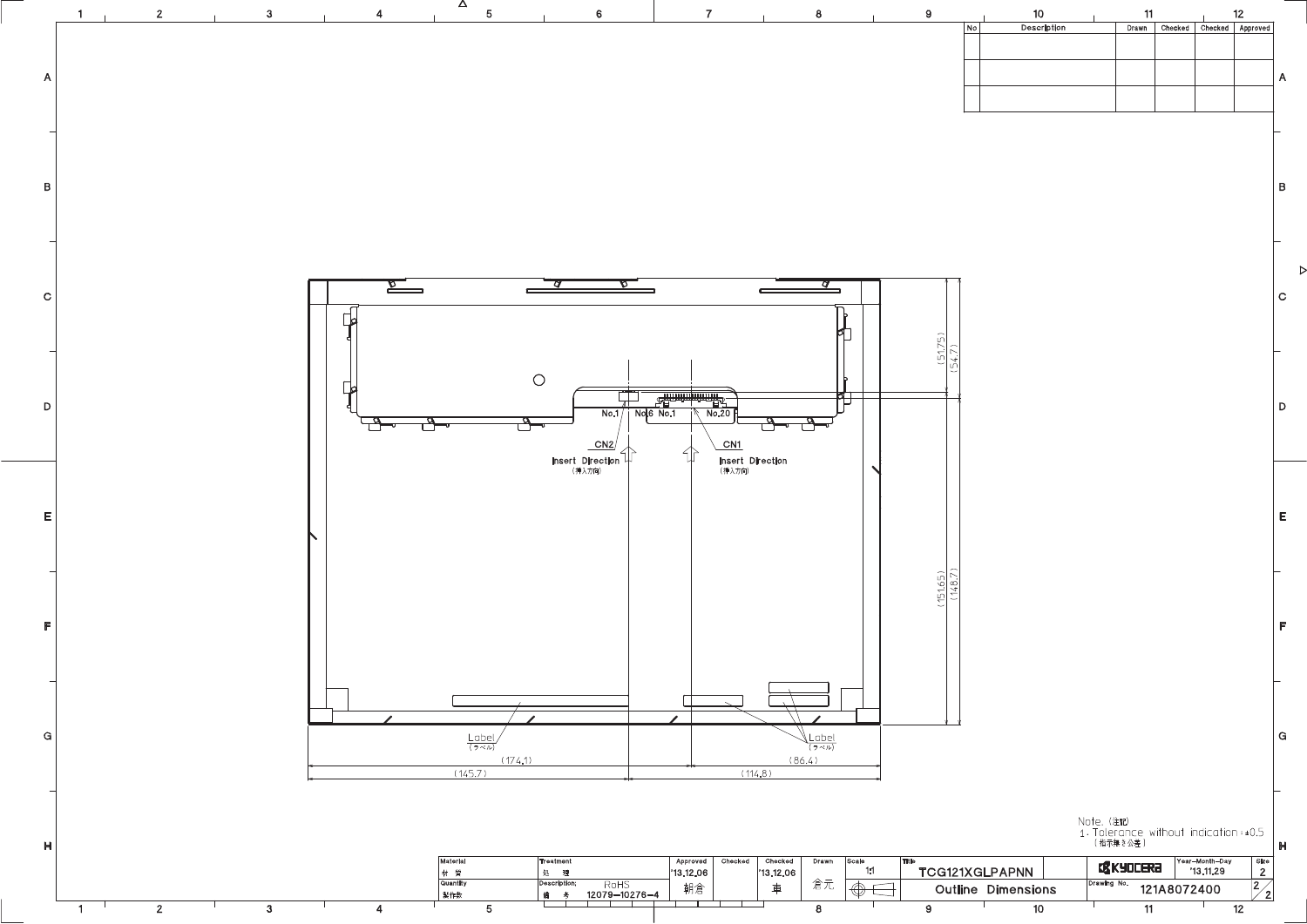| Spec No. | TQ3C-8EAF0-E2YAL14-00 |
|----------|-----------------------|
| Date     | April 4, 2014         |

# KYOCERA INSPECTION STANDARD

# TYPE : TCG121XGLPAPNN-AN20

|                   |                                    |                                 | Spec No. | TQ3C-8EAF0-E2YAL14-00       |          |
|-------------------|------------------------------------|---------------------------------|----------|-----------------------------|----------|
|                   |                                    |                                 | Date     | April 4, 2014               |          |
|                   |                                    |                                 |          |                             |          |
|                   |                                    |                                 |          |                             |          |
|                   |                                    |                                 |          |                             |          |
|                   |                                    |                                 |          |                             |          |
|                   |                                    |                                 |          |                             |          |
|                   |                                    |                                 |          |                             |          |
|                   |                                    |                                 |          |                             |          |
|                   | <b>KYOCERA INSPECTION STANDARD</b> |                                 |          |                             |          |
|                   |                                    |                                 |          |                             |          |
|                   |                                    |                                 |          |                             |          |
|                   | TYPE: TCG121XGLPAPNN-AN20          |                                 |          |                             |          |
|                   |                                    |                                 |          |                             |          |
|                   |                                    |                                 |          |                             |          |
|                   |                                    |                                 |          |                             |          |
|                   |                                    |                                 |          |                             |          |
|                   |                                    |                                 |          |                             |          |
|                   |                                    |                                 |          |                             |          |
|                   |                                    |                                 |          |                             |          |
|                   |                                    |                                 |          |                             |          |
|                   |                                    |                                 |          |                             |          |
|                   |                                    |                                 |          |                             |          |
|                   |                                    |                                 |          |                             |          |
|                   |                                    |                                 |          |                             |          |
|                   |                                    |                                 |          |                             |          |
|                   |                                    |                                 |          |                             |          |
|                   |                                    |                                 |          |                             |          |
|                   |                                    |                                 |          |                             |          |
|                   |                                    |                                 |          | KYOCERA DISPLAY CORPORATION |          |
|                   |                                    |                                 |          |                             |          |
|                   |                                    |                                 |          |                             |          |
| Original          |                                    | Designed by : Engineering dept. |          | Confirmed by : QA dept.     |          |
| <b>Issue Date</b> | Prepared                           | Checked                         | Approved | Checked                     |          |
|                   |                                    |                                 |          |                             |          |
| April 4, 2014     |                                    |                                 |          |                             | Approved |

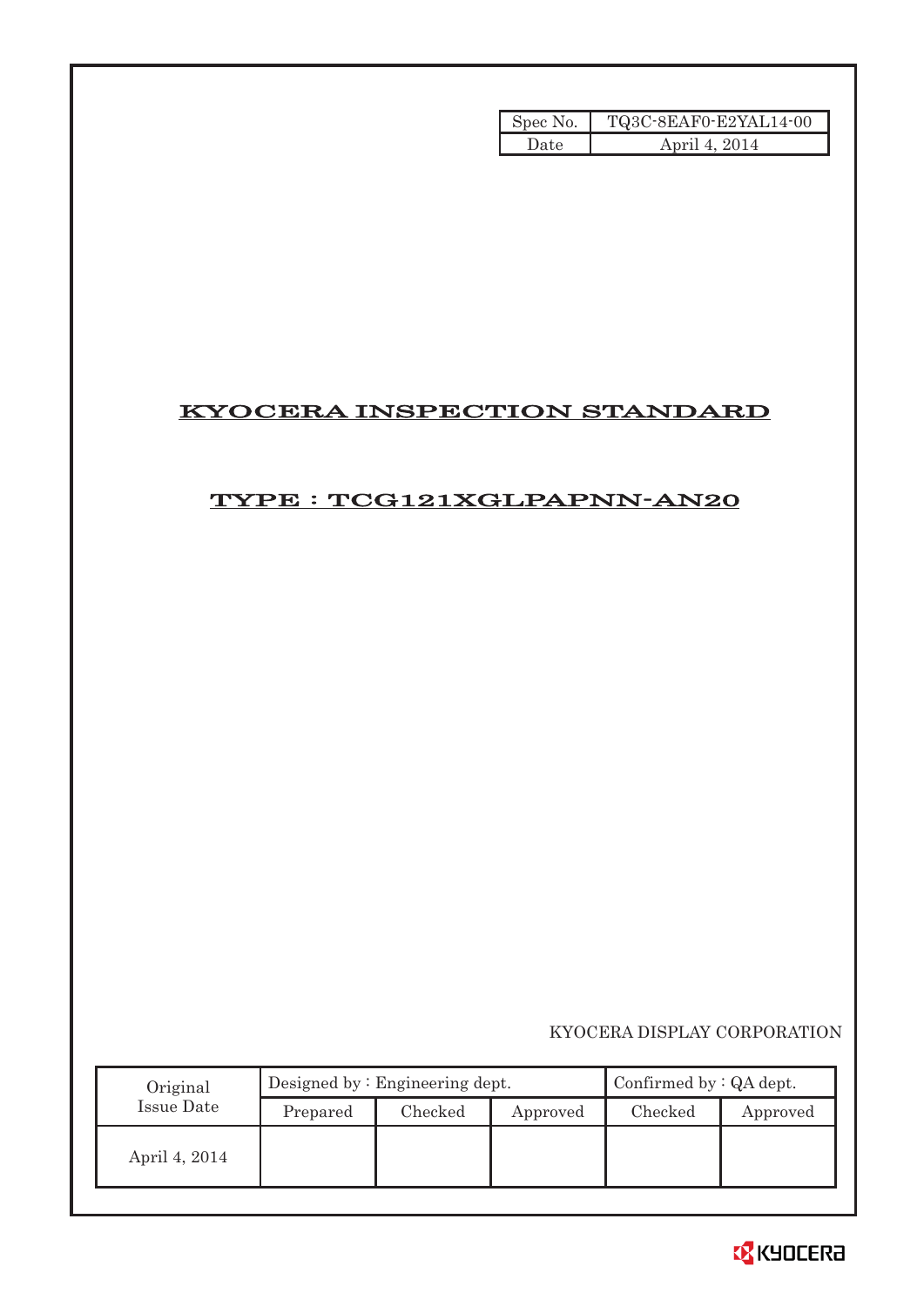| Spec No.<br>TQ3C-8EAF0-E2YAL14-00 | Part No.<br>TCG121XGLPAPNN-AN20 | Page |
|-----------------------------------|---------------------------------|------|
| Revision record                   |                                 |      |

| $\rm{Date}$      |      |          | Designed by : Engineering dept. |                                      | Confirmed by $\colon$ QA dept. |                        |  |
|------------------|------|----------|---------------------------------|--------------------------------------|--------------------------------|------------------------|--|
|                  |      | Prepared | $C$ hecked                      | Approved                             | ${\it Checked}$                | ${\Large\bf Approved}$ |  |
|                  |      |          |                                 |                                      |                                |                        |  |
|                  |      |          |                                 |                                      |                                |                        |  |
| ${\rm Rev. No.}$ | Date | Page     |                                 | $\label{eq:2} \textbf{Descriptions}$ |                                |                        |  |
|                  |      |          |                                 |                                      |                                |                        |  |
|                  |      |          |                                 |                                      |                                |                        |  |
|                  |      |          |                                 |                                      |                                |                        |  |
|                  |      |          |                                 |                                      |                                |                        |  |
|                  |      |          |                                 |                                      |                                |                        |  |
|                  |      |          |                                 |                                      |                                |                        |  |
|                  |      |          |                                 |                                      |                                |                        |  |
|                  |      |          |                                 |                                      |                                |                        |  |
|                  |      |          |                                 |                                      |                                |                        |  |
|                  |      |          |                                 |                                      |                                |                        |  |
|                  |      |          |                                 |                                      |                                |                        |  |
|                  |      |          |                                 |                                      |                                |                        |  |
|                  |      |          |                                 |                                      |                                |                        |  |
|                  |      |          |                                 |                                      |                                |                        |  |
|                  |      |          |                                 |                                      |                                |                        |  |
|                  |      |          |                                 |                                      |                                |                        |  |
|                  |      |          |                                 |                                      |                                |                        |  |
|                  |      |          |                                 |                                      |                                |                        |  |
|                  |      |          |                                 |                                      |                                |                        |  |
|                  |      |          |                                 |                                      |                                |                        |  |
|                  |      |          |                                 |                                      |                                |                        |  |
|                  |      |          |                                 |                                      |                                |                        |  |
|                  |      |          |                                 |                                      |                                |                        |  |
|                  |      |          |                                 |                                      |                                |                        |  |
|                  |      |          |                                 |                                      |                                |                        |  |
|                  |      |          |                                 |                                      |                                |                        |  |
|                  |      |          |                                 |                                      |                                |                        |  |
|                  |      |          |                                 |                                      |                                |                        |  |
|                  |      |          |                                 |                                      |                                |                        |  |
|                  |      |          |                                 |                                      |                                |                        |  |
|                  |      |          |                                 |                                      |                                |                        |  |
|                  |      |          |                                 |                                      |                                |                        |  |
|                  |      |          |                                 |                                      |                                |                        |  |
|                  |      |          |                                 |                                      |                                |                        |  |
|                  |      |          |                                 |                                      |                                |                        |  |

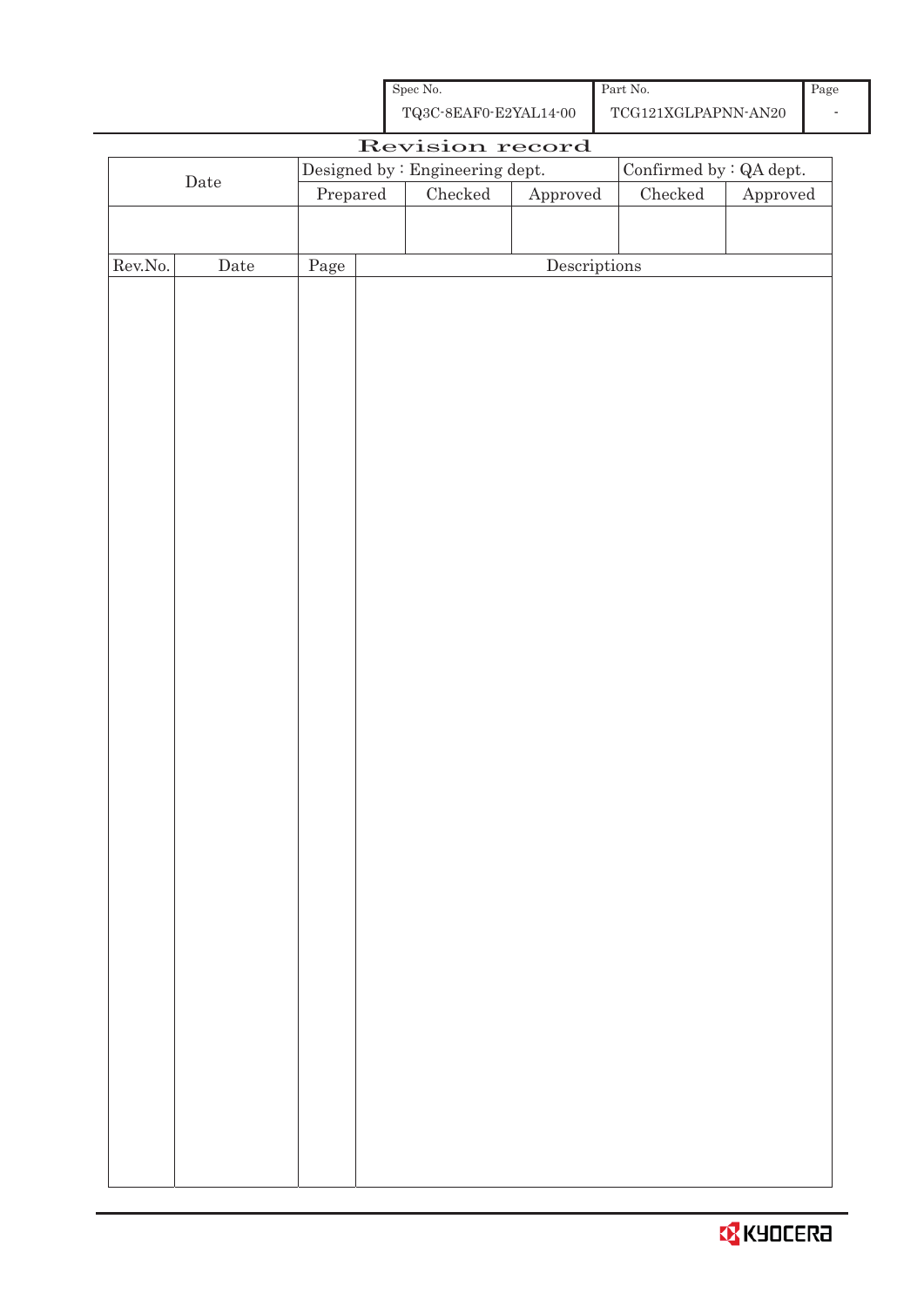# Visuals specification

| 1) Note                          |                                                                                                                                                                                                                                                                                               |                                                                           |                                                                                                                                                                                                                                                                                                                                                                                                                                                                                                                                                                                                                                                                           |  |  |  |  |
|----------------------------------|-----------------------------------------------------------------------------------------------------------------------------------------------------------------------------------------------------------------------------------------------------------------------------------------------|---------------------------------------------------------------------------|---------------------------------------------------------------------------------------------------------------------------------------------------------------------------------------------------------------------------------------------------------------------------------------------------------------------------------------------------------------------------------------------------------------------------------------------------------------------------------------------------------------------------------------------------------------------------------------------------------------------------------------------------------------------------|--|--|--|--|
|                                  |                                                                                                                                                                                                                                                                                               |                                                                           | Note                                                                                                                                                                                                                                                                                                                                                                                                                                                                                                                                                                                                                                                                      |  |  |  |  |
| General                          | Customer identified anomalies not defined within this inspection standard shall be<br>1.<br>reviewed by Kyocera Display, and an additional standard shall be determined by mutual<br>consent.<br>This inspection standard about the image quality shall be applied to any defect within<br>2. |                                                                           |                                                                                                                                                                                                                                                                                                                                                                                                                                                                                                                                                                                                                                                                           |  |  |  |  |
|                                  | the active area and shall not be applicable to outside of the area.                                                                                                                                                                                                                           |                                                                           |                                                                                                                                                                                                                                                                                                                                                                                                                                                                                                                                                                                                                                                                           |  |  |  |  |
|                                  | 3.<br>Luminance                                                                                                                                                                                                                                                                               | Inspection conditions                                                     | $:500$ Lux min.                                                                                                                                                                                                                                                                                                                                                                                                                                                                                                                                                                                                                                                           |  |  |  |  |
|                                  | Temperature                                                                                                                                                                                                                                                                                   | Inspection distance                                                       | : 300 mm.<br>$:25 \pm 5^{\circ}$ C                                                                                                                                                                                                                                                                                                                                                                                                                                                                                                                                                                                                                                        |  |  |  |  |
|                                  | Direction                                                                                                                                                                                                                                                                                     |                                                                           | : Directly above                                                                                                                                                                                                                                                                                                                                                                                                                                                                                                                                                                                                                                                          |  |  |  |  |
| Definition of<br>inspection item | Dot defect                                                                                                                                                                                                                                                                                    | Bright dot defect<br>Black dot defect<br>Adjacent dot                     | The dot is constantly "on" when power applied to the<br>LCD, even when all "Black" data sent to the screen.<br>Inspection tool: 5% Transparency neutral density filter.<br>Count dot: If the dot is visible through the filter.<br>Don't count dot: If the dot is not visible through the<br>filter.<br><b>RGB</b><br>R<br>в<br>GBRGBR<br>GIB<br>dot defect<br>B<br>R<br>G B<br>R<br>The dot is constantly "off" when power applied to the<br>LCD, even when all "White" data sent to the screen.<br>Adjacent dot defect is defined as two or more bright dot<br>defects or black dot defects.<br>BRGBR<br>R[G B R[G B R[G B]<br>dot defect<br>G<br>B<br>B<br>R<br>R<br>G |  |  |  |  |
|                                  | External<br>Bubble, Scratch,<br>inspection<br>Foreign particle<br>(Polarizer, Cell,<br>Backlight)<br>Appearance                                                                                                                                                                               |                                                                           | Visible operating (all pixels "Black" or "White") and non<br>operating.<br>Does not satisfy the value at the spec.                                                                                                                                                                                                                                                                                                                                                                                                                                                                                                                                                        |  |  |  |  |
|                                  |                                                                                                                                                                                                                                                                                               | inspection                                                                |                                                                                                                                                                                                                                                                                                                                                                                                                                                                                                                                                                                                                                                                           |  |  |  |  |
|                                  | Definition<br>of size                                                                                                                                                                                                                                                                         | Definition of circle size<br>Definition of linear size<br>$d = (a + b)/2$ |                                                                                                                                                                                                                                                                                                                                                                                                                                                                                                                                                                                                                                                                           |  |  |  |  |